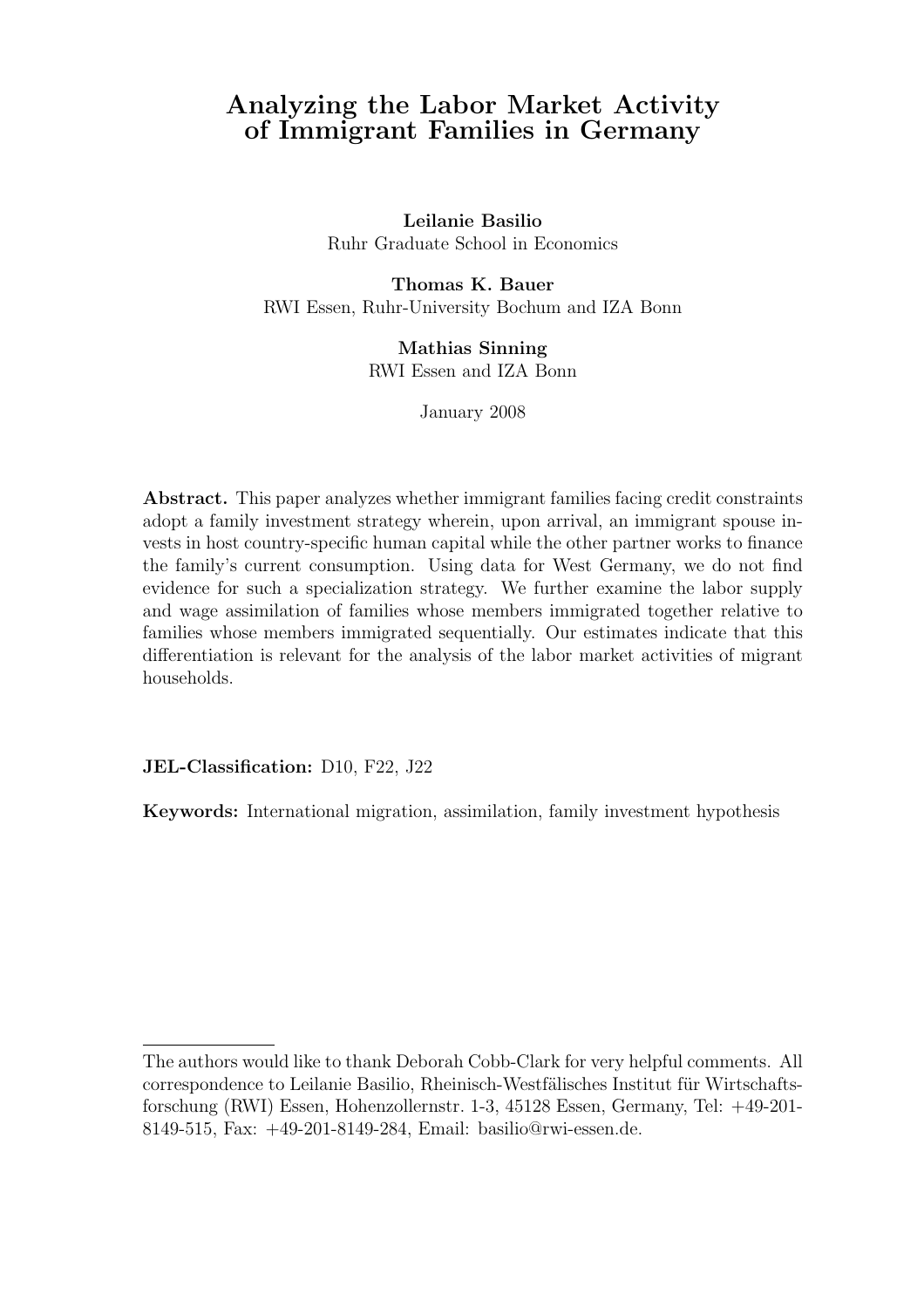# 1 Introduction

Following the contributions of Chiswick (1978) and Borjas (1985), the literature on the economic assimilation of immigrants has focused predominantly on the analysis of migrants' individual labor market outcomes and its relation to the duration of residence in the host country. Most of this research considered immigrant males and females separately, neglecting that the labor market behavior and assimilation pattern may be affected by interacting responses within households.

Only a few studies analyzed the labor market performance of immigrants in a family context (Long, 1980; Duleep and Sanders, 1993; Baker and Benjamin, 1997; Blau et al., 2003; Cobb-Clark and Crossley, 2004), concentrating on the investigation of the "family investment hypothesis". This hypothesis is based on the assumption that newly arrived immigrants need to invest in host country-specific human capital as the skills they acquired in their countries of origin may not be entirely transferable to the requirements of the receiving country, and that the family may further be subject to credit constraints and hence may need to finance these investments by themselves. This leads to the conjecture that family members specialize: one spouse invests in human capital while the other works in dead-end jobs and forgoes investment in his or her own human capital in order to finance the family's current consumption and support the spouse's skills accumulation.

The evaluation of the family investment hypothesis is empirically demanding for several reasons. First, due to data limitations, missing information about the cohabitation status of immigrant couples at the time of arrival might have caused biased estimates of the observed assimilation profiles in previous studies. This data problem is particularly severe if a large fraction of the observed couples started cohabiting after migration, which may particularly be the case for mixed couples and couples who did not migrate at the same time. Secondly, the male partner is typically designated as the "primary worker" who invests in human capital upon arrival in the host country, while the female partner is considered to be the "secondary worker", who undertakes activities that finance consumption and the human capital accumulation of the primary worker (Cobb-Clark and Crossley, 2004). Many of the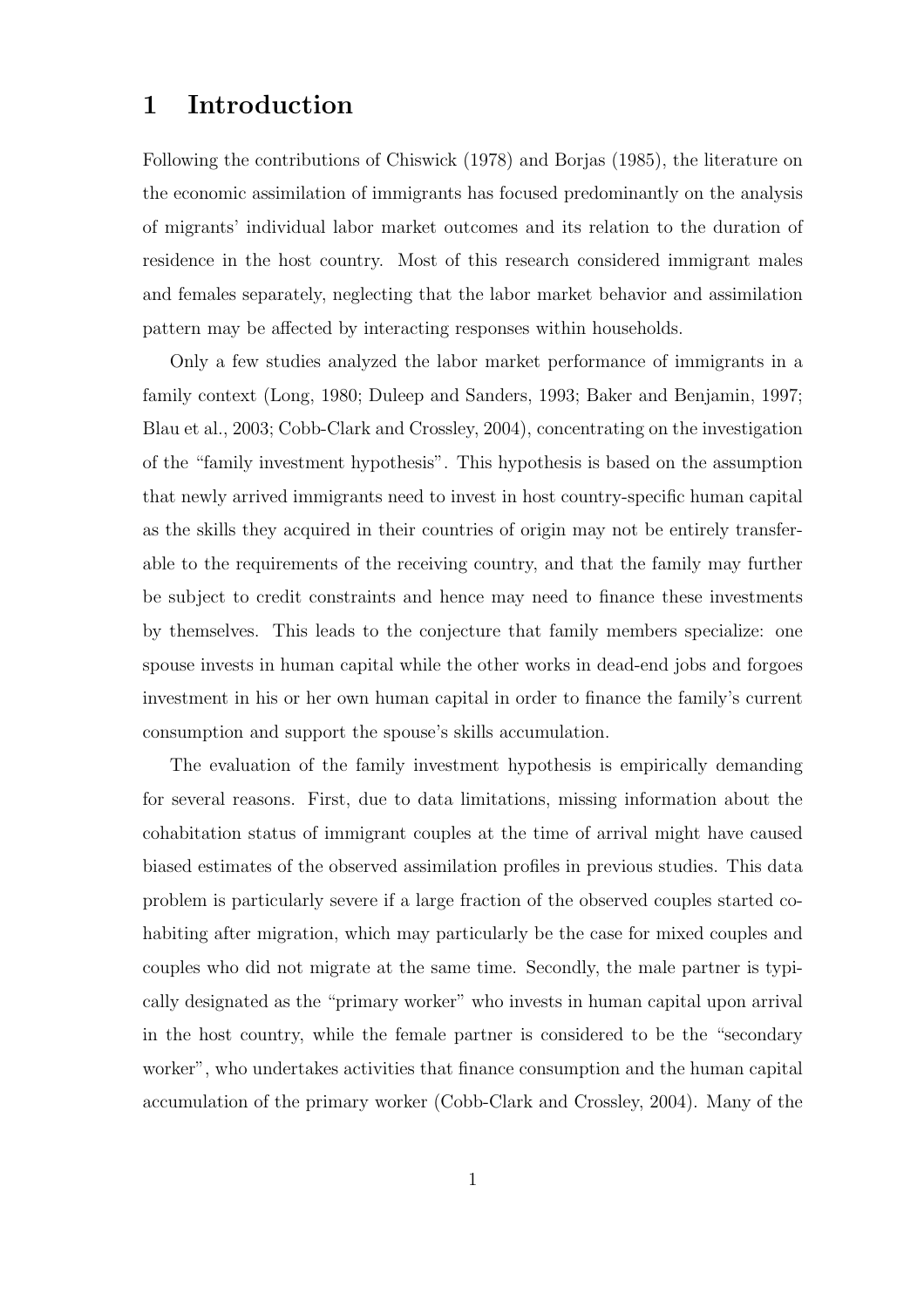previous studies assume that immigrant household members migrated all at once. Often, however, migration starts as a singular process, in which one member moves to a new country alone and the rest of the family may follow later. Credit constraints and investment decisions of an immigrant at several points over the course of the migration process may vary depending on whether the person initially moved with or without the family.

So far, the economic literature on the labor market activities of immigrant families has mainly used data for traditional immigration countries, such as Australia, Canada and the US. Empirical evidence for Germany, a major immigration country in the European Union, does not exist. Germany, however, represents an excellent case study for the investigation of immigrants' labor market behavior and the investment strategies within immigrant families. In the 1960s and early 1970s, a large number of so-called "guest-workers" – primarily male labor migrants from Southern Europe – were encouraged to migrate to Germany (Schmidt and Zimmermann, 1992; Bauer et al., 2005) as a reaction to a perceived shortage of unskilled labor. These immigrants were typically very different in education, cultural background and motivation to their higher-skilled European counterparts that migrated to Australia, Canada and the US after the Second World War. The guest workers were considered to be short-term in nature and thus unlikely to be making longer-term investments in their host-country. Many of them, however, decided to stay in Germany permanently. Further restrictions limiting dual-nationality and complicating application for German citizenship may have restrained potential assimilation, in contrast to the integrative policies of traditional immigration countries (Antecol et al., 2003). Due to the first oil price crises and the beginning of a recession in Germany, the recruitment of guest-workers was stopped in 1973. Family reunification, humanitarian immigration in the form of asylum seekers and war refugees, and the immigration of ethnic Germans from Eastern Europe became the major channels of legal immigration to Germany thereafter (Fertig and Schmidt, 2001; Bauer et al., 2005). These different immigration regimes generated different types of migrants, with sequential immigration of families being the predominant mode for guest-workers and their families, and the simultaneous immigration of families for ethnic Germans and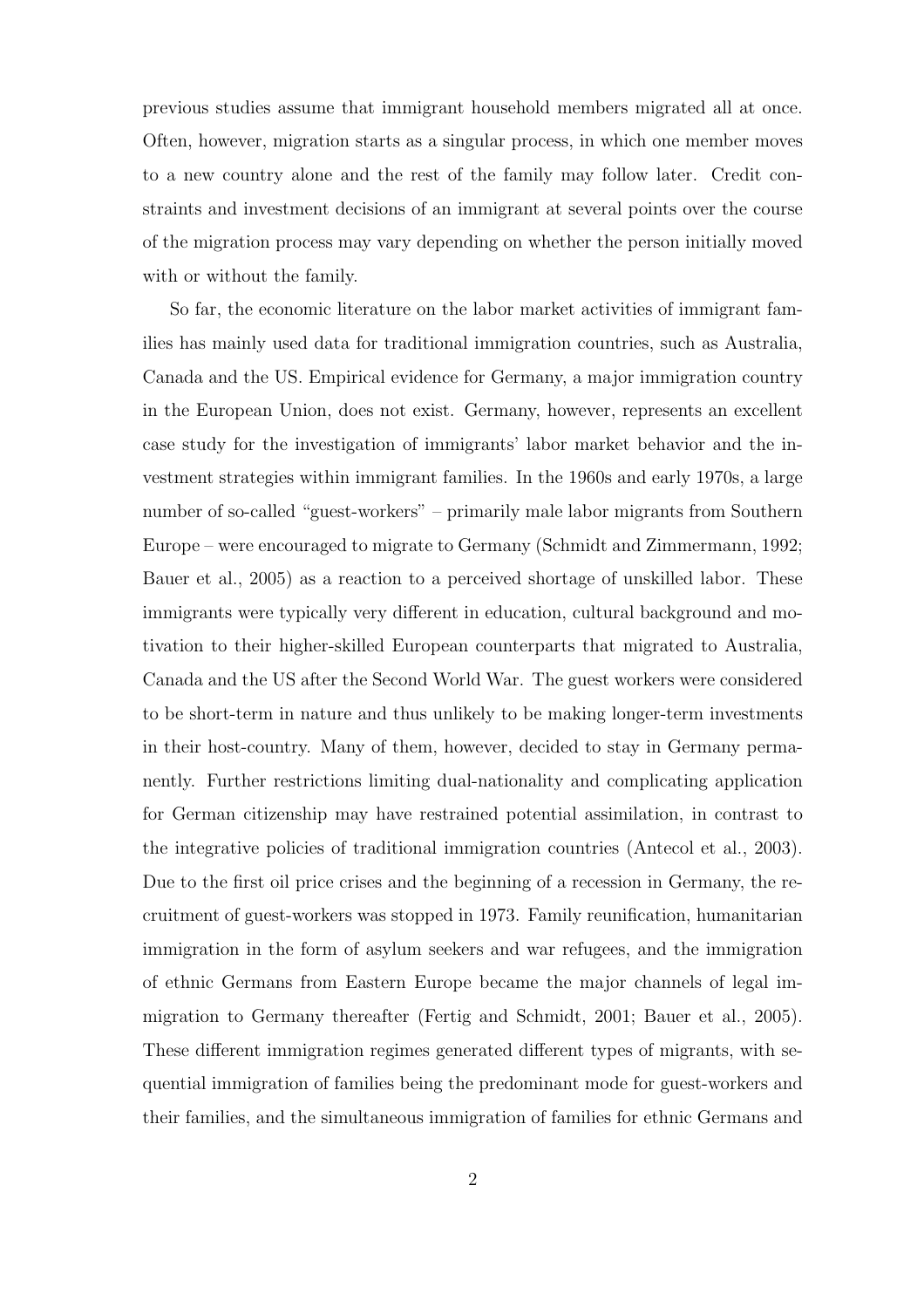immigrant families who entered Germany after the recruitment stop.

Departing from the empirical approach proposed by Baker and Benjamin (1997), we test whether a specialization of household members that affects the individual assimilation process exists. We use data from the German Socio-Economic Panel (GSOEP) that allow us to observe the marital status of immigrant couples at the time of arrival. Further, we compare the behavior and adjustment of simultaneous and sequential immigrant families.

In contrast to Baker and Benjamin (1997), our results do not support the hypothesis of a family investment strategy for the case of Germany. We rather confirm the findings of Blau et al. (2003), who rejected the predictions of this hypothesis for the US. Immigrant husbands and immigrant wives both work less upon arrival than comparable natives. We further find assimilation in both labor supply and wages. Our results imply that immigrants tend to invest in their own human capital rather than to specialize. In addition, our results suggest that there is a significant difference in the adjustment pattern between immigrant husbands who migrated with their wives and those who arrived alone. We only observe assimilation of the labor supply of immigrant husbands who migrated with their spouse. In contrast to men, the labor supply of wives assimilates to that of comparable natives, irrespective of whether they arrive together with their husbands or whether they join him later.

# 2 The Family Investment Hypothesis

The existing literature on the family investment hypothesis has produced rather mixed results by either comparing labor market outcomes of native and immigrant couples (Long, 1980; Beach and Worswick, 1993; Worswick, 1996, 1999) or immigrant couples that were considered to be more or less likely to invest in human capital (Duleep and Sanders, 1993; MacPherson and Stewart, 1989). Long (1980) demonstrates that although immigrant women have higher earnings upon their arrival to the US than comparable native women, the earnings gap between immigrant and native women declines with the duration of residence in the US. Since these patterns are directly opposed to those of immigrant men, Long (1980) concludes that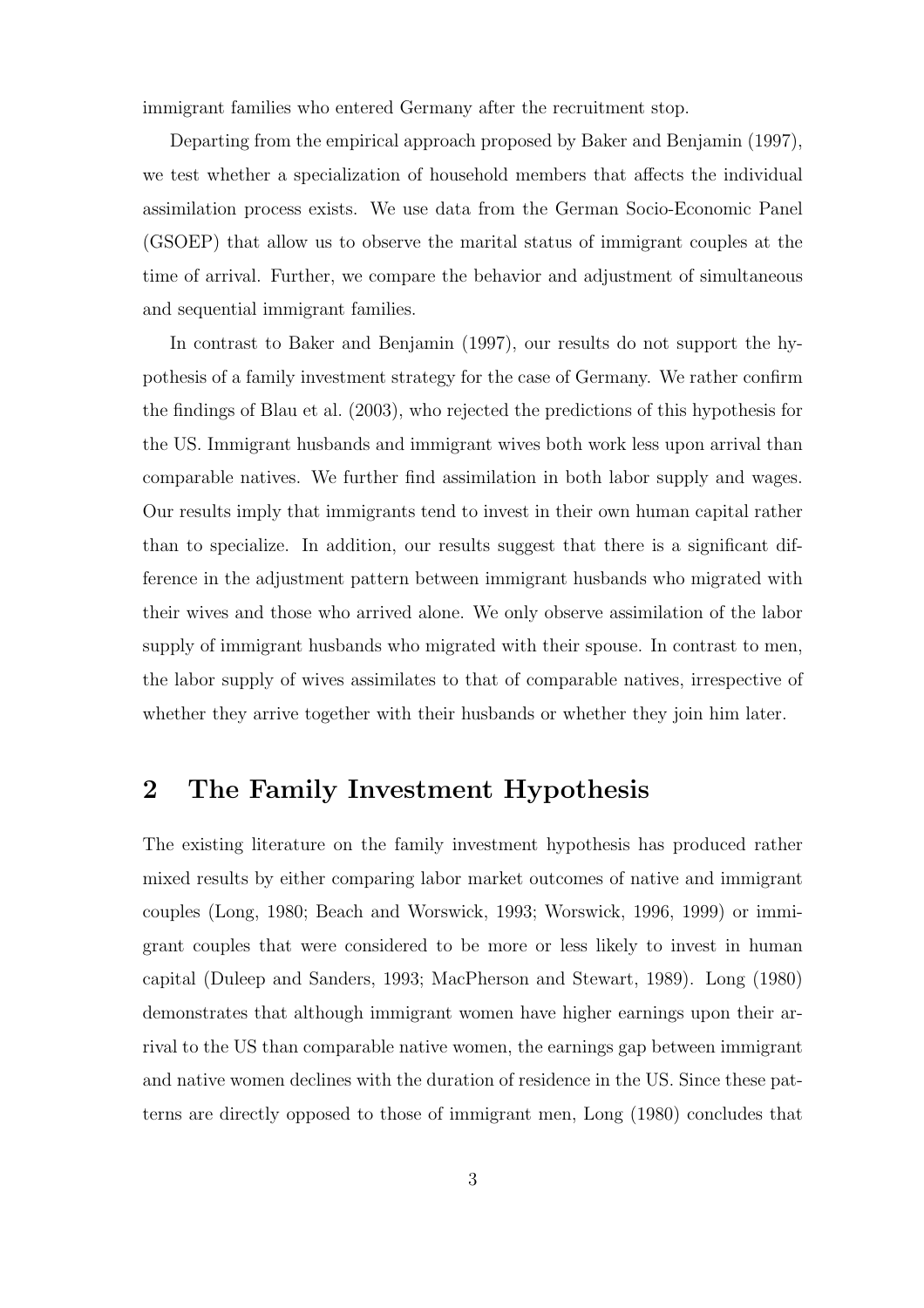the observed profiles might indicate that immigrant wives are working to finance USspecific human capital investments of their husbands. Duleep and Sanders (1993) and Worswick (1999) provide further evidence in support of the family investment hypothesis. By comparing the labor market outcomes of immigrant couples from different countries of origin, Duleep and Sanders (1993) demonstrate that the labor force participation of married immigrant women depends on the husbands' investment in skills relevant to the US labor market. Worswick (1999) finds that credit constraints significantly affect the labor supply decisions of recently arrived immigrant families. In contrast to these studies, the findings of MacPherson and Stewart (1989) and Beach and Worswick (1993) do not confirm the predictions of the family investment hypothesis.

A major shortcoming of these studies has been the adoption of empirical approaches that do not allow to isolate the effects of credit constraints from other confounding factors such as the lack of skill transferability or the variation in preferences for work (Cobb-Clark and Crossley, 2004). In addition to native and immigrant couples, Baker and Benjamin (1997) consider mixed couples (in which one spouse is native-born and one spouse is foreign-born) that are assumed to be less credit constraint than immigrant couples, to account for both human capital investments and credit constraints. Using data from the Canadian Survey of Consumer Finances, they find that immigrant women married to immigrant men work more immediately after migration, have flatter wage profiles and a lower propensity to undertake human capital investments than immigrant women married to native-born men. Baker and Benjamin (1997) consider these patterns to be consistent with the predictions of the family investment hypothesis and rule out alternative explanations for the observed labor market outcomes of immigrants to Canada.

Blau et al. (2003) implement the specifications of Baker and Benjamin (1997) to examine the family investment hypothesis using data from the US Census of Population for 1980 and 1990. They find that both immigrant husbands and wives work and earn less than comparable natives upon arrival in the US. However, both spouses exhibit positive assimilation profiles of similar magnitude in labor supply and wages. The authors conclude that both husbands and wives seem to invest equally in their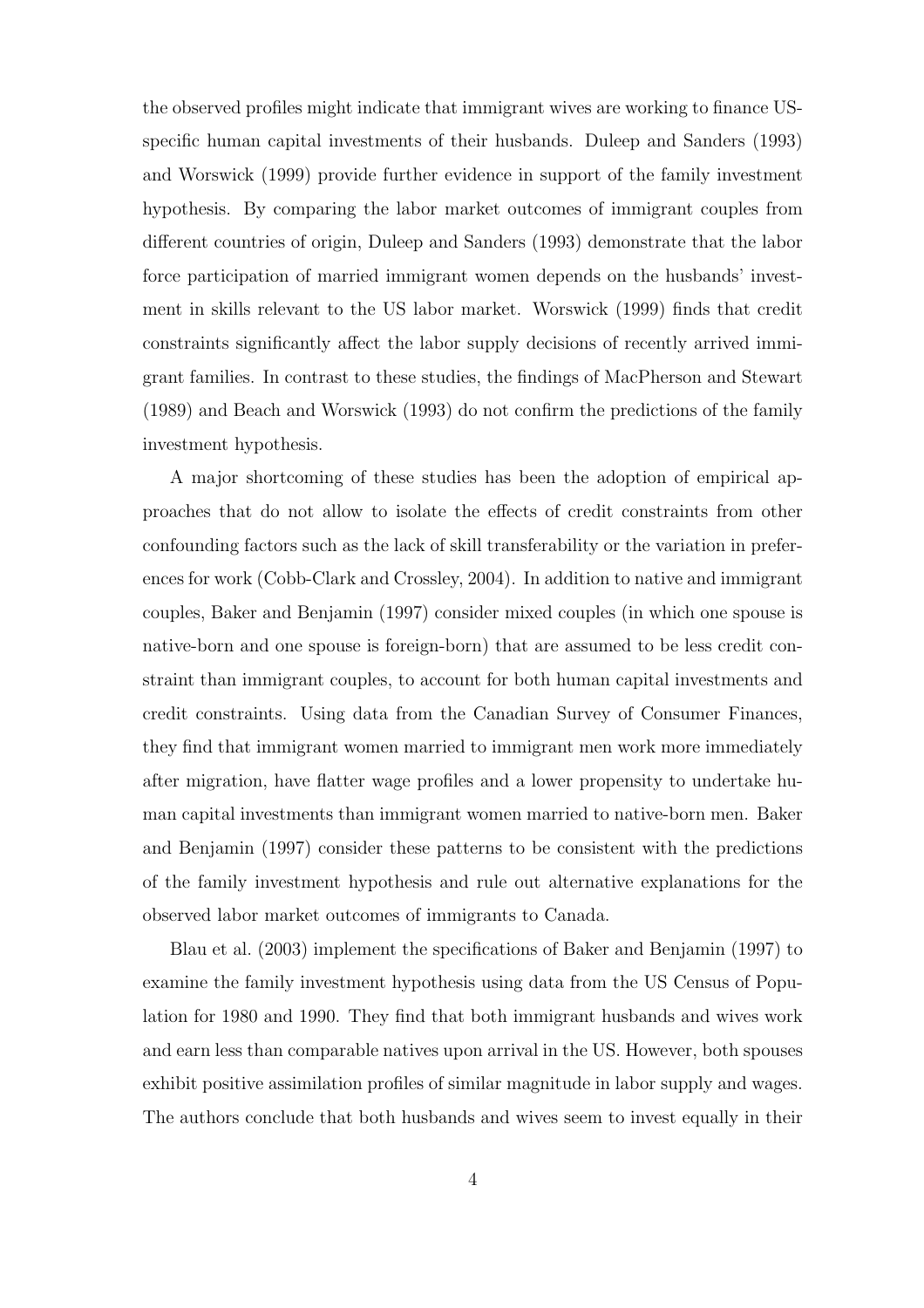own human capital and reject the predictions of the family investment hypothesis for the US.

Both Baker and Benjamin (1997) and Blau et al. (2003) could not observe the year of marriage of immigrant couples in their data, raising the possibility that the observed profiles are the result of selectivity into marriage rather than the duration of migrants' residence in the host country. This limitation is severe if a large fraction of the observed couples got married after migration, which is likely to be the case for mixed couples and couples who did not migrate at the same time. Cobb-Clark and Crossley (2004) use data from the Longitudinal Survey of Immigrants to Australia (LSIA) that permit an identification of couples which were married when arriving in Australia. They extend the previous literature by using detailed information about visa categories to identify the primary and secondary worker in an immigrant couple, finding support for the family investment hypothesis only among families in which the primary worker is male.

Departing from the study of Baker and Benjamin (1997), we evaluate the family investment hypothesis for immigrants in Germany to test whether there exists some form of role specialization within the household that influences individual labor market assimilation. Since the marital status upon arrival is known in our data, we are able to concentrate our analysis on immigrants who were married at the time of migration, allowing us to disentangle the observed assimilation profiles from the effects of assortative mating.

Most importantly, however, we address inconsistencies in the empirical specification of existing empirical studies that aim to test the family investment hypothesis. The family investment model rests on the assumption that families migrate together, because credit constraints and investment decisions of an immigrant at several points over the course of migration may vary depending on whether the person moved with or is joined later by the family. Therefore, previous studies typically assumed that immigrant household members migrated all at once. Departing from this assumption, however, the typical empirical model used in the existing literature identifies the major parameters to test the family investment hypotheses using only households whose members migrated in succession. Only Cobb-Clark and Crossley (2004)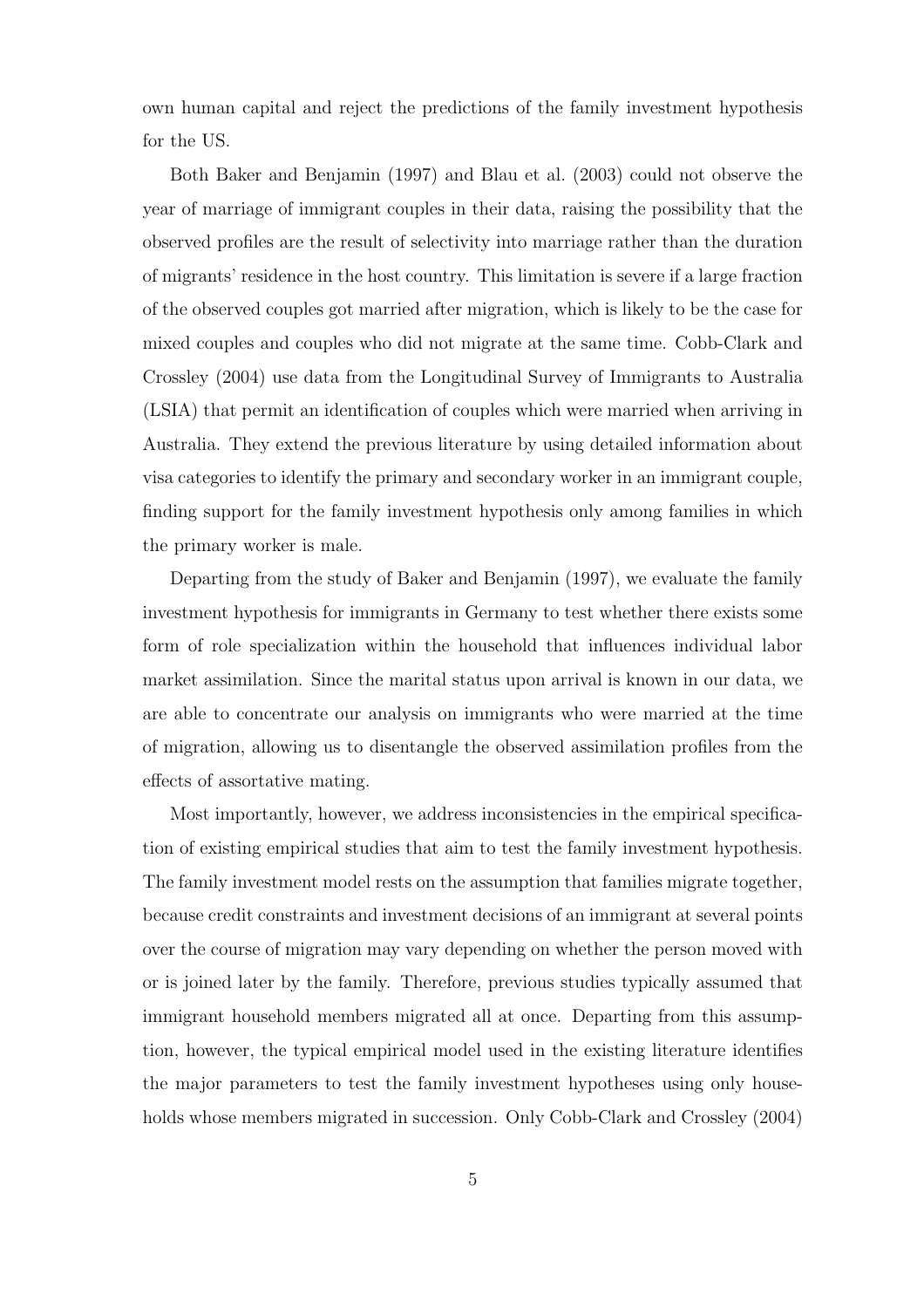restrict their analysis to the sample of immigrant couples who migrated together. However, they do not analyze immigrant couples who arrived successively. We address these inconsistencies and extend our analysis by comparing the behavior and adjustment of couples arriving together and couples arriving sequentially.

# 3 Data and Empirical Strategy

In examining the labor market assimilation of immigrants in Germany, we rely on a pooled sample drawn from the German Socio-Economic Panel (GSOEP) for the years 1984 to 2005.<sup>1</sup> By using several cross-sections of nationally representative data, bias in the assimilation effects due to changing heterogeneity of cohorts can be reduced (Blau et al. 2003). Immigrants living in East Germany comprise less than two percent of the immigrant population. Thus, we restrict our analysis to West Germany. The initial sample is further restricted to married couples, natives and immigrants alike, aged 16 to 64 years. The GSOEP provides information on immigrants who arrived in Germany after 1948. Self-employed as well as individuals who are in the military or civil services are dropped from the sample. This set of sample specifications are analogous to those of Baker and Benjamin (1997) and Blau et al. (2003), thus making our results comparable to the existing evidence for Canada and the US.

After excluding observations with missing values for relevant variables, the working sample for our empirical analysis comprises 60,844 couples, of which 69 percent are native families (i.e. both husband and wife are native born), 24 percent are immigrant families (both husband and wife are immigrants), and seven percent are mixed families (couples comprising one immigrant and one native). Since we aim to examine the adjustment of immigrants as family units, we concentrate our succeeding analyses on couples where both the husband and the wife are immigrants

<sup>&</sup>lt;sup>1</sup>The data used in this paper was extracted from the GSOEP Database provided by the DIW Berlin (http://www.diw.de/GSOEP) using the Add-On package PanelWhiz v1.0 (October 2006) for Stata $\stackrel{\frown}{R}$ . PanelWhiz was written by Dr. John P. Haisken-DeNew (john@PanelWhiz.eu). The PanelWhiz-generated DO file used to retrieve the GSOEP data and any Panelwhiz Plugins are available upon request. Any data or computational errors in this paper are our own. Haisken-DeNew and Hahn (2006) describe PanelWhiz in detail.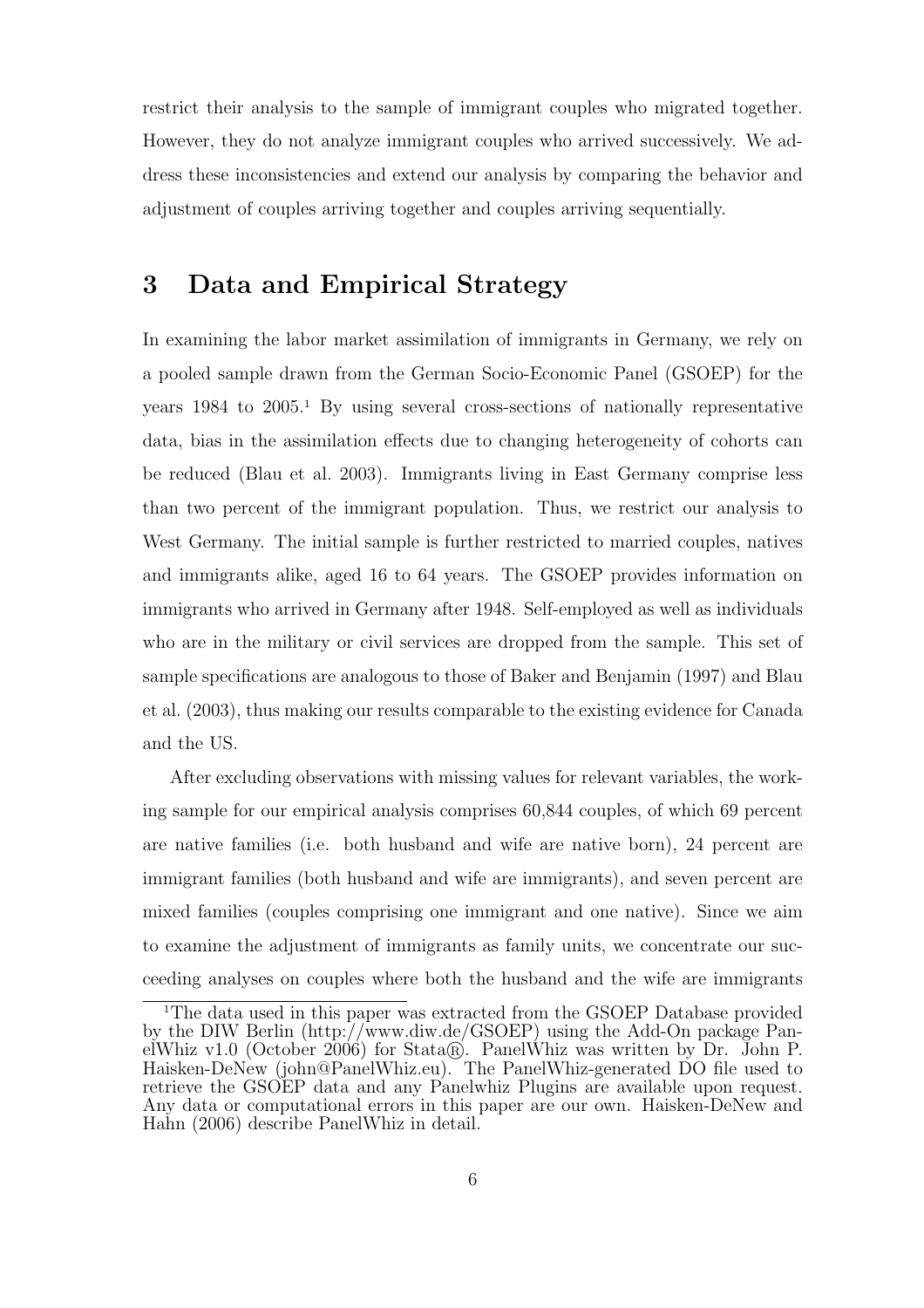vis-à-vis native households.

Unlike most other studies that investigate the family investment hypothesis, we are able to identify whether an immigrant is married at the time of migration. This allows us to avoid a potential bias in our estimation results due to assortative mating after immigration (Cobb-Clark and Crossley 2004). Restricting our sample to immigrants that have been married at the time of immigration, we are left with 7,550 immigrant families, which constitutes about 15 percent of our total sample. These observations are weighted to represent the German population.

Members of immigrant families do not have to immigrate at the same time. In some cases, migration has been a chain process whereby a single member of the household migrates alone and is possibly joined by the family later on. This is common where explicit legal restrictions limit the entry of the family along with the principal immigrant (Kuhn 2005). Additionally, it could result from a household's collective response to costs and opportunities to secondary migrants in the receiving country (Mincer 1978). The immigration process in Germany, as in most European countries, has historically favored independent migration to prioritize meeting labor market needs (Sriskandarajah 2005). In our sample, almost 37 percent of immigrant males arrived ahead of their wives. For our purpose, it is interesting to examine whether the labor market behavior and assimilation of an immigrant who arrived with the spouse is different when compared to a married immigrant who arrived alone, or whether the spouse who arrived later is better able to adapt given the investments into the specific human capital of the receiving country already undertaken by the primary immigrant. In our empirical analysis, we categorize immigrant couples into simultaneous and sequential migrant couples, where we define the former as couples arriving in Germany in the same year and the latter as couples in which the husband migrates first and the wife arrives subsequently after a year or more.<sup>2</sup>

To analyze immigrants' labor supply behavior, we specify a model that simultaneously identifies the effect of length of residence, cohort-specific effects and common

<sup>2</sup>Husbands who migrated ahead of their wives comprise more than 70 percent of all couples migrating in succession. Therefore, we concentrate our analysis of sequential migration to this group.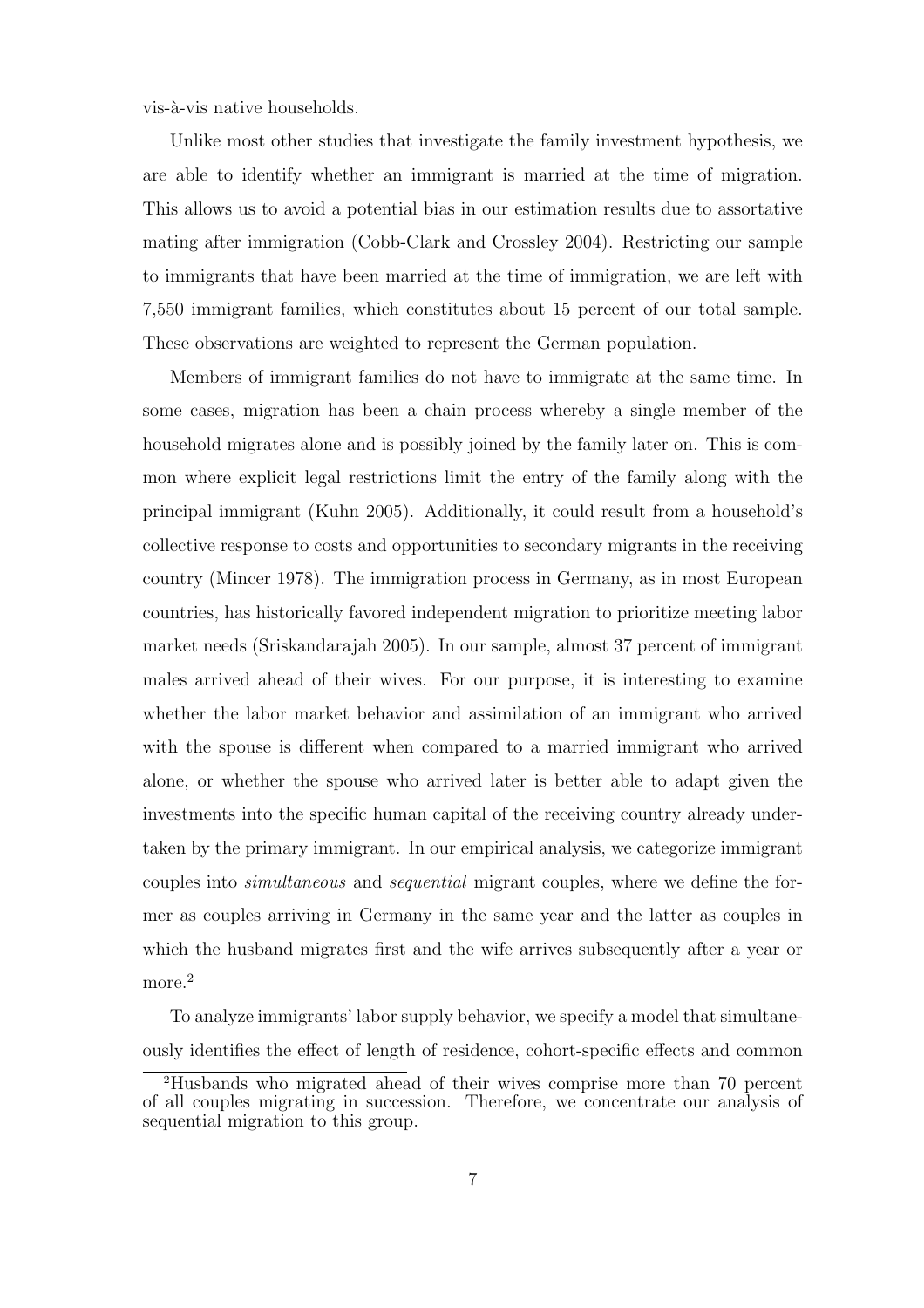period effects on hours of work, after controlling for demographic characteristics. The following hours equation is estimated on the pooled sample of married couples, separately for wives  $W$  and husbands  $H$ :

$$
h_{it}^{g} = \mathbf{X}_{it} \beta + \alpha_{1} Y S M_{it}^{W} + \alpha_{2} Y S M_{it}^{W^{2}} + \delta_{1} Y S M_{it}^{H} + \delta_{2} Y S M_{it}^{H^{2}},
$$
  
+ 
$$
\sum_{k=1}^{K} \gamma_{1k} C_{ik}^{W} + \sum_{k=1}^{K} \gamma_{2k} C_{ik}^{H} + \kappa_{t} + u_{it}
$$
 (1)

for  $i = 1,...,N$ ,  $t = 1,..., T$ , and  $g = W, H$ , where  $h_{it}$  represents the annual hours worked in the previous year for an individual  $i$  in year  $t$ <sup>3</sup>. For both, foreign-born males and females, natives are used as reference groups.

This specification allows the assimilation profiles of an immigrant in annual hours worked to be affected not only by the individual's own length of residence in Germany, but also by his or her spouse's number of years since migration  $(YSM^W)$  and  $YSM<sup>H</sup>$ ), respectively. The intercept is also allowed to vary according to own and spousal's cohort of arrival effects. The variables  $C^W$  and  $C^H$  are dummy variables for the period of arrival of immigrant wives and immigrant husbands, respectively. For instance, in the hours equation for husbands,  $\gamma_{2,k}$  gives the cohort effects for men who immigrated in the  $k^{th}$  period, while  $\gamma_{1,k}$  is the cohort effects for having wives who arrived in period  $k$ . These cohort effects are usually interpreted as net "arrival effects".

One important drawback is adherent with this specification, that is, the coefficients of interest for the test of the family investment hypothesis (the parameters of the cross-effects of YSM,  $\delta_1$  and  $\delta_2$ , and the parameters on the cross-cohort effects,  $\gamma_{1k}$  and  $\gamma_{2k}$ , respectively) can only be identified for couples that immigrated at different points in time. Otherwise the variables  $YSM^W$  and  $YSM^H$  as well as  $C^{W}$  and  $C^{H}$  are perfectly correlated with each other. Hence, a negative effect of the

<sup>3</sup>The GSOEP does not directly report data on annual hours of work. Instead, the variable was constructed for the Cross-National Equivalent File (CNEF) using information on employment status in the survey year, average number of hours worked per week, and the number of months worked in the previous year. The hours variable is generated by summing up estimated annual hours of full-time, part-time and short-time work (Lillard 2006).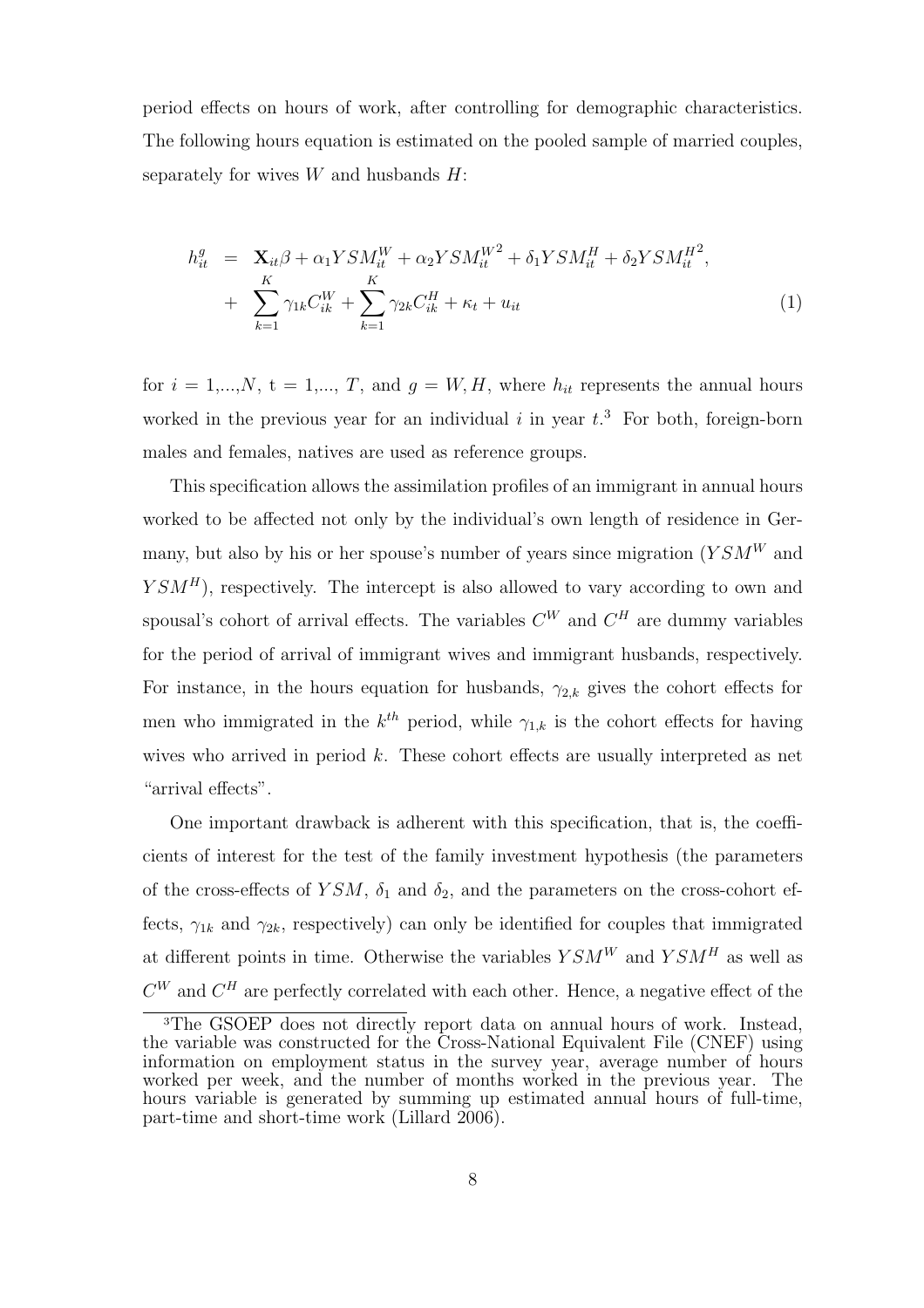husbands' duration of stay on wives' labor supply, for example, does only support the family investment hypothesis if this hypothesis holds independent of whether the couple immigrated at the same time or at different points of time. As outlined above, however, this is not necessarily the case. We therefore estimate equation (1) separately for couples who immigrated together and couples who immigrated at different points of time without the respective cross-effect of Y SM and cross-cohort effects.

We assign arrival cohorts according to the phases of immigration in Germany as proposed by Schmidt and Zimmermann (1992). They categorized immigration stages as follows: war adjustment (1945-1954), manpower recruitment (1955-1973), consolidation or restrained migration (1974-1988), and the dissolution of socialism and its aftermath (from 1989 to the present).<sup>4</sup> Due to the paucity of observations for those who immigrated before 1954, the first and second phases are merged. Therefore we identify three immigration cohorts, namely for the periods from 1949 to 1973, 1974 to 1988, and 1989 onwards.  $\kappa_t$  is a year-specific effect which is assumed to be the same for both natives and immigrants.

 $X_{it}$  is a vector of explanatory variables used to control for other determinants of labor supply. The variables included in this vector are summarized in the appendix together with some descriptive statistics. It includes own and spousal demographic variables including age, years of education, and a dummy variable for German language proficiency. The age of both the individual and the spouse enter the regressions as quadratic functions. The vector  $X_{it}$  further incorporates dummy variables for the individual's state of residence in Germany and the immigrant's region of birth. We classify countries of birth into regions that account for the most important regions of origin of Germany's migrant population, in particular Turkey, Central and Eastern Europe, former Yugoslavia, OECD and combined the rest into a heterogeneous composite group. Finally,  $X_{it}$  includes the number of children living in the household and a dummy variable for the presence of children under seven years old.

The log wage equation takes a similar form except that spousal  $YSM$  and cohort

<sup>4</sup>See Bauer et al. (2005) for details on phases of immigration in Germany.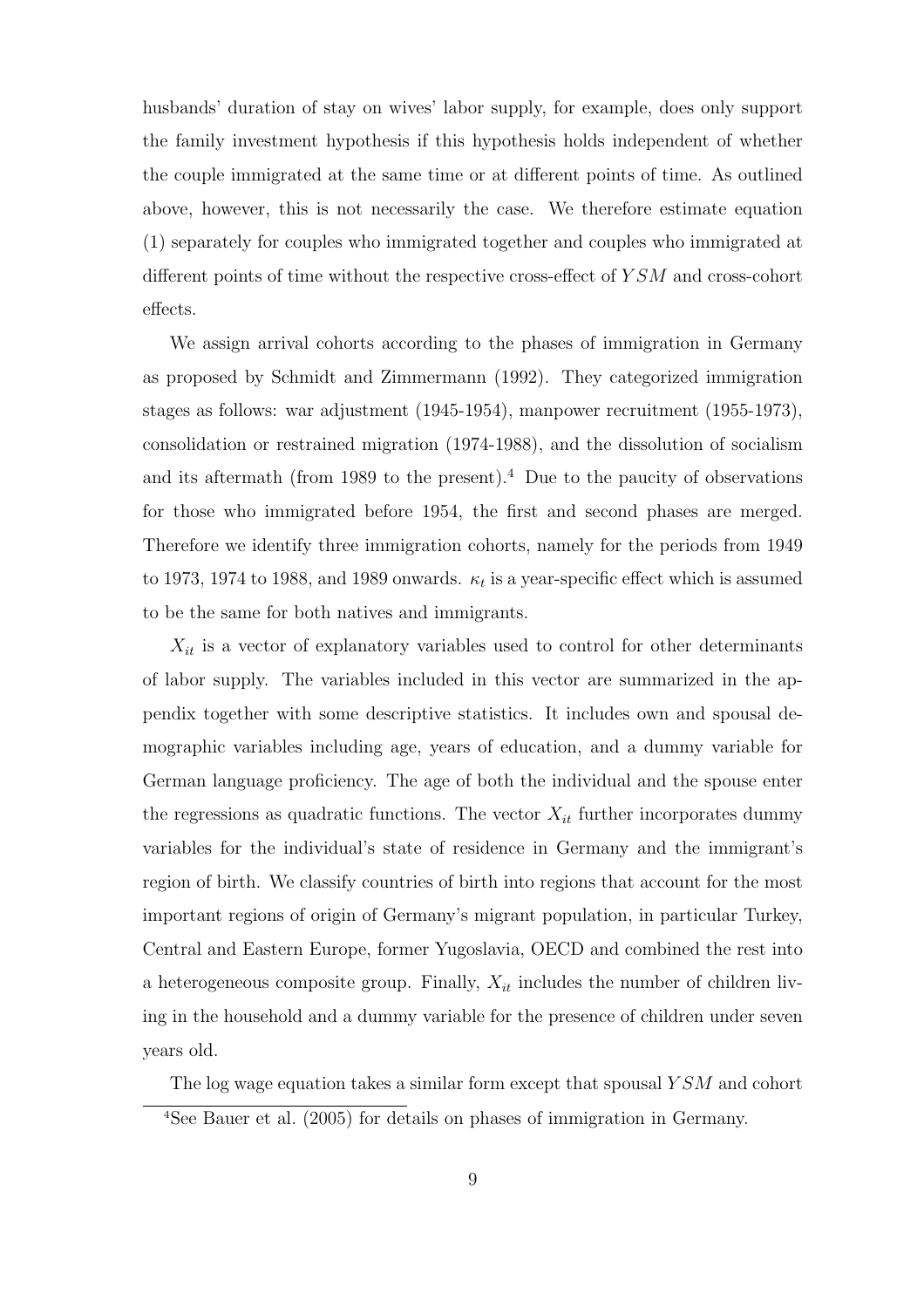effects are omitted. Wages are defined as the annual labor earnings of the individual in the previous year divided by annual hours worked.

## 4 Estimation Results

Following Baker and Benjamin (1997) and Blau et al. (2003), we test the family investment hypothesis by comparing immigrant husbands with native husbands and immigrant wives with native wives. According to the hypothesis, households would adopt a specialization strategy whereby one spouse permits the human capital investment of the other and provides for the current consumption of the family by working more upon arrival. The spouse performing this supporting role is then predicted to reduce the supply of labor in the latter stage of migration or after the investment period of the other is completed. That is, if the hypothesis holds, we expect to observe a convex labor assimilation profile for the supporting spouse. Furthermore, since investment in his or her own human capital is delayed, we also expect a flatter wage assimilation profile for the spouse who undertakes the supporting function.

The results of the estimating equations for hours of work and wages are presented in Table  $1<sup>5</sup>$  We begin by estimating our models for all couples including mixed families to render comparability with other studies. In a second step, we modify our sample to account for the issues discussed in the previous section, that is, to compare couples who immigrated together with couples who immigrated sequentially.

The estimation results suggest that an immigrant wife supplies more hours of work as her length of residence to Germany increases, while she tends to work less the longer the husband has remained in Germany. This assimilation pattern in labor supply is similar to the results of Baker and Benjamin (1997) for Canada. However, the wife's own assimilation effect dominates the cross effect of the husband's duration of residence, where the latter is statistically insignificant. Own cohort effects are all

<sup>5</sup>The equations are estimated using Ordinary Least Squares (OLS) to foster comparability with previous studies. Recognizing that the hours variable is censored at zero, we also estimated the labor supply equations using a Tobit model. The results from this model do not differ significantly from those obtained by using OLS. Similar to Baker and Benjamin (1997) and Blau et al. (2003), the wage equations are estimated excluding non-participants. Using a Tobit model instead of simple OLS to estimate the wage estimation does not alter the qualitative results either.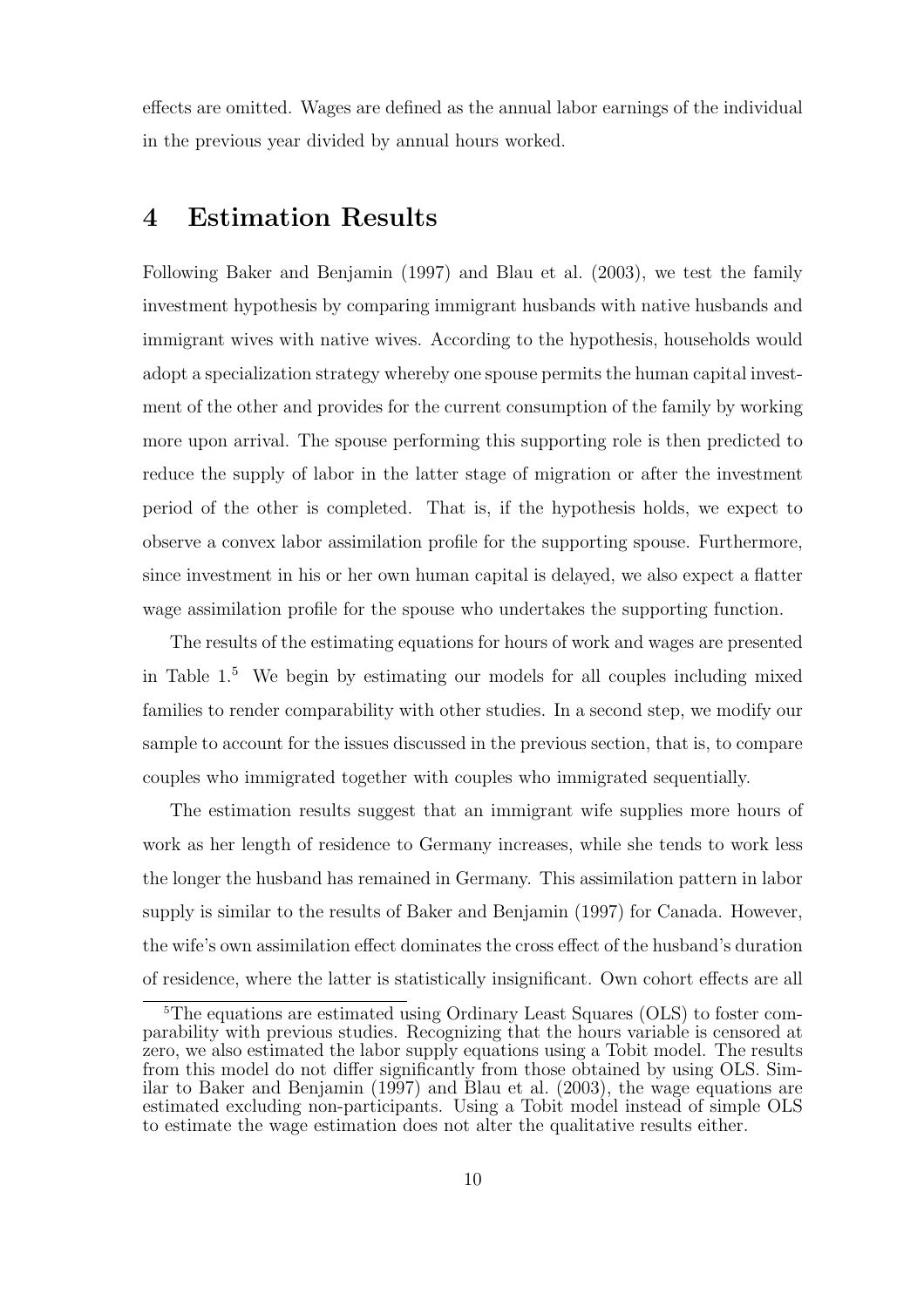negative, implying that immigrant wives have lower levels of hours worked relative to comparable native wives regardless of the period of arrival. Husband's cohort effects on wife's labor supply are significantly positive indicating a relatively higher supply of labor for female immigrants having immigrant husbands.

The own- and cross-effects of years since migration on the labor supply of immigrant husbands have symmetric signs as those for immigrant wives, that is, positive for own length of residence and negative with respect to the wife's. Again, the influence of the spouse's duration of residence is insignificant. This symmetry extends to the cohort effects. The own cohort effects are statistically negative, indicating that immigrant men supply less hours of labor than comparable natives. Different to the females, however, the cross-cohort effects are statistically insignificant, indicating that the labor supply of immigrant men is not affected by the immigration status of their wife.

It is more insightful to consider the net assimilation profile of labor supply of married immigrants by summing up the own and the spousal effect of duration of residence  $(YSM)$  and the respective cohort effects. The combined effects of duration of residence and immigration cohort are summarized in Figure 1 for immigrant wives and Figure 2 for immigrant husbands. For illustration, we take an immigrant couple who hypothetically arrived anytime within the period 1974 to 1988, although results are qualitatively analogous for those belonging to other cohorts. Upon arrival, immigrant wives work about 230 hours less than comparable native wives, while immigrant husbands supply about 430 hours less than native husbands. Our results suggest that the number of hours worked by immigrant wives overtake those of comparable natives after about 10 years of residence. The labor supply of immigrant husbands, however, does not catch up to that of their native counterparts.

Overall, the patterns of labor supply of immigrant spouses in Germany suggest that upon arrival, they work less than natives with similar characteristics, and then gradually increase their labor supply as the duration of residence increases. Thus, the results do not support the family investment hypothesis, because we do not find any convex assimilation profile similar to those found by Baker and Benjamin (1997) using Canadian data. Our results are rather comparable to those found by Blau et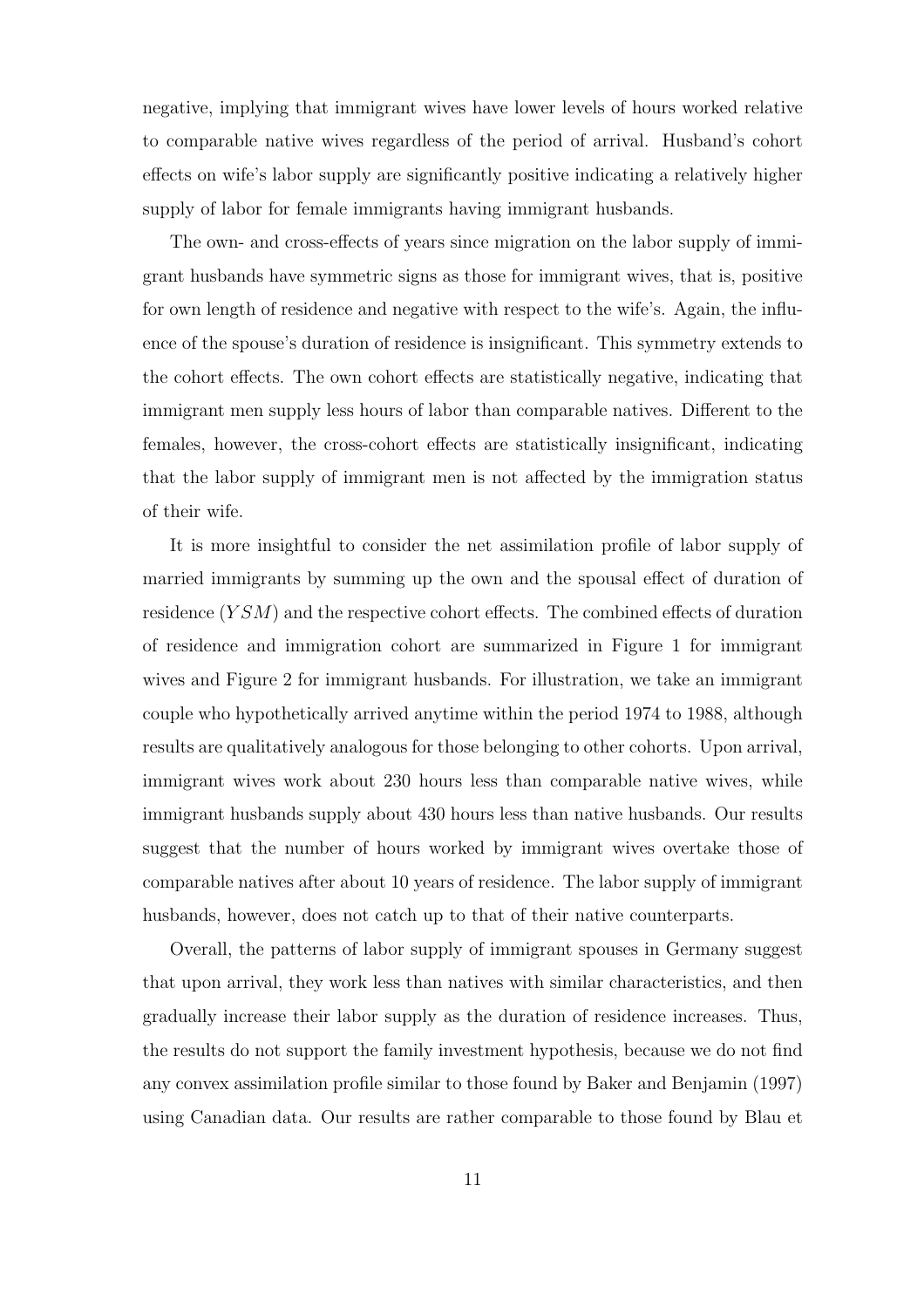al.  $(2003)$  for the US (see Figures 1 and 2).<sup>6</sup>

The estimation results for the wage equations are shown in the last two columns of Table 1, while Figures 3 and 4 display the immigrant-native gap in log wages for immigrant wives and husbands, respectively, together with the respective results obtained by Baker and Benjamin (1997) for Canada and Blau et al. (2003) for the US. The initial wage disadvantage upon arrival is much larger for immigrant husbands in Germany if compared to both, the US and Canada, while immigrant wives in Germany show an initial wage disadvantage that is considerably higher than the comparable wage disadvantage in the US, but similar to that in Canada. Looking at Figures 3 and 4, immigrant wives and immigrant husbands from cohort 1974-88 are observed to lag behind their native counterparts upon arrival by about 33 percent and 40 percent, respectively. Even though we observe an assimilation of the wages of immigrants to comparable German natives, they do not overtake nor catch up to those of the natives such as in Canada and the US. These findings are in line with existing studies on the wage assimilation of immigrants in Germany (see Bauer et al. (2005) for a review). Due to the relatively low skill levels and the short-term nature of immigration, many immigrants could never reach the wage levels of comparable natives.

Table 2 shows the estimation results when augmenting the basic specification in order to account for the effects of wage earnings and non-labor income on labor supply. Wages for those who are unemployed are imputed by predicting log wages from a regression on a sample of individuals who worked less than 700 hours in the previous year separately for husbands and wives. Following earlier studies, we further estimated this model by two-stage least squares (2SLS) using the individuals' wage deciles as an instrument for their wages, to adjust for potential measurement error in the wage variable, assuming that the measurement error is likely to be smaller in measuring deciles than actual or predicted wages (Blau et al. 2003).

The estimation results indicate that while the wage and asset income effects are in general significant, assimilation effects previously observed are still significant in

<sup>6</sup>Estimation results in Baker and Benjamin (1997) are evaluated for immigrants who arrived in Canada in the period 1976-1980, while Blau et al. (2003) considered US immigrants who arrived in the period 1975-1979.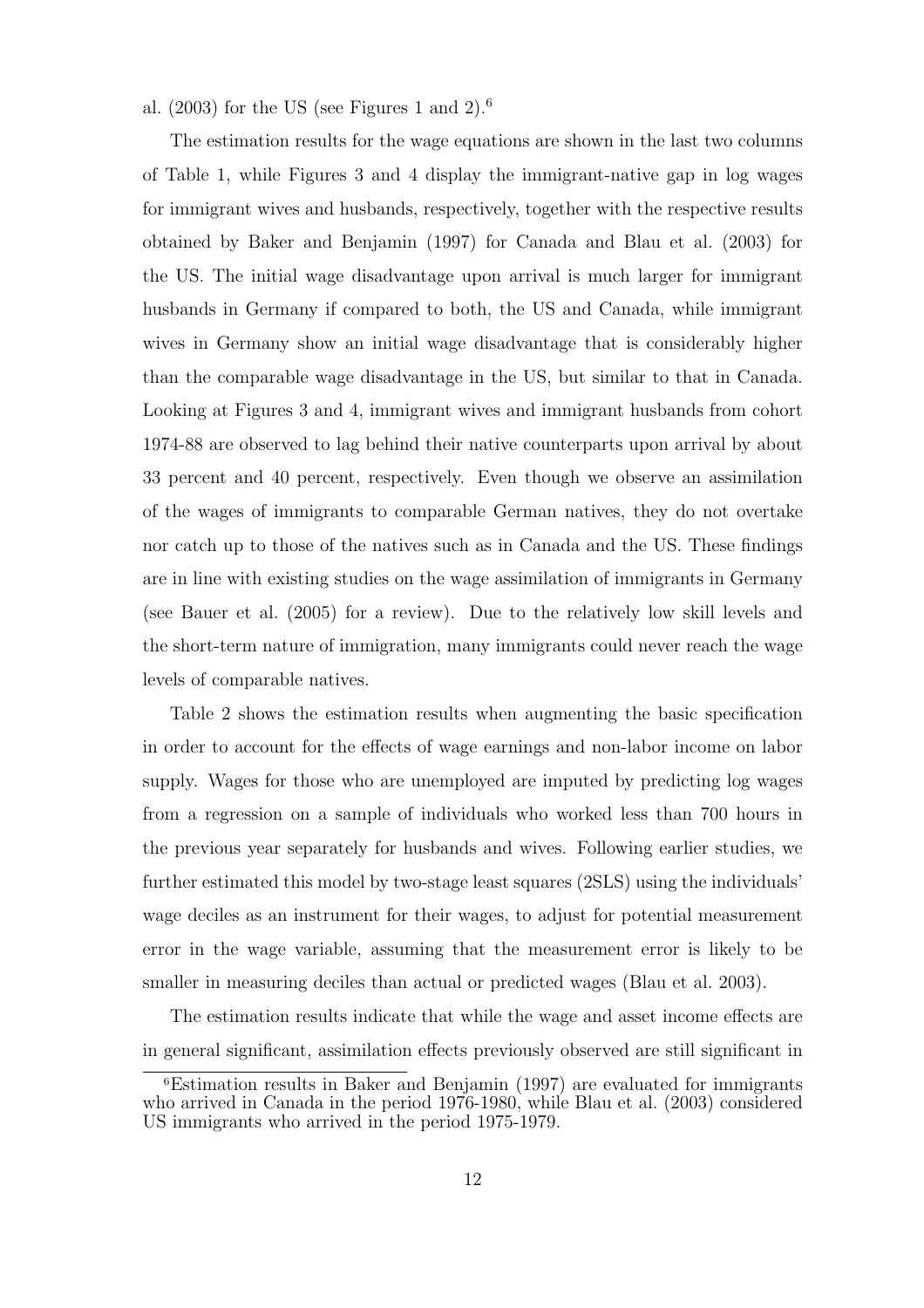explaining the observed variation in hours worked. In fact, the assimilation patterns in labor supply remain unchanged even after controlling for earnings variables: hours worked increase with own years since migration while spousal duration of residence has insignificant effect; own cohort effects remain positive and spousal cohort effects are negative as before. Referring to the OLS results, the magnitudes of effects are similar to those reported in Table 1. The OLS results from the augmented equations show that labor supply are decreasing in own and spousal wages, but are a lot more responsive to own earnings effect. Using either OLS or two-stage regression, husbands' employment level is shown to be hardly affected by a change in wives' labor earnings. Labor supply of both husbands and wives are increasing in household income from asset flows.

Overall, the assimilation profiles for immigrant husbands and wives do not provide evidence in favor of the family investment hypothesis. The symmetric patterns of hours of work for immigrant husbands and wives in Germany do not imply that there is a specialization into "investing" and "supporting" activities as suggested by the findings of Baker and Benjamin (1997). Similar to the findings of Blau et al. (2003) for the US, both labor supply and wages of immigrant husbands and wives increase with the number of years since migration. The results suggest that their patterns follow a simple process of human capital accumulation, that is, both immigrant husbands and immigrant wives start out with lower wages and lower levels of labor supply than comparable natives, but after some form of investment in host country-specific human capital, their labor market outcomes improve with years of residence.

## 4.1 Investment Activities of Immigrants

Since we do not find any support for the family investment hypothesis by looking at assimilation patterns of labor supply and wages, we investigate whether immigrants provide support for their spouses by delaying investment in own skills. If the family investment hypothesis holds, we might expect that immigrant spouses who were "chosen" to support the family in the early years of migration would postpone investments in their own skills. On the other hand, the spouses who were "designated"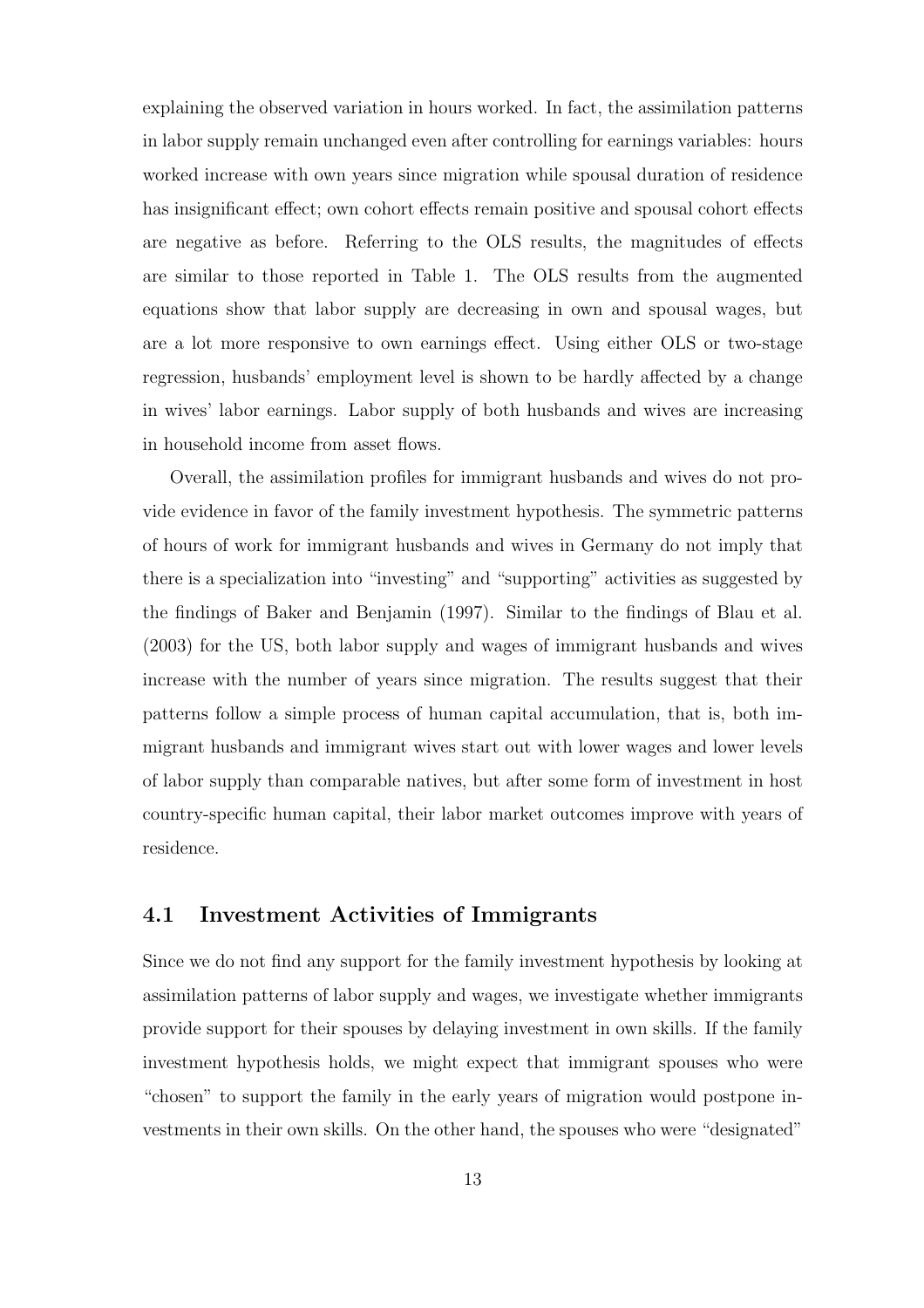to initially invest in post-migration skills would reduce or withdraw from training in the latter course of migration in the new country. To test this hypotheses, we run a Probit model to explain whether an individual undergoes training, where training is defined as a dummy variable equal to one if the individual is receiving education or undergoing other forms of training. We relate training to the usual demographic and assimilation variables of the individual and the spouse. The estimation results, which are reported in Table 3, show that the number of years since migration do not significantly affect the decision to take up formal training.

Another implication of the family investment hypothesis is that the spouse who undertakes the "supporting" role would choose to limit job mobility in the years shortly after arrival in order to not disrupt income flows for the household. This is done even if the individual's career opportunities and wage improvement on the aforesaid job are limited. In this sense, the family investment hypothesis predicts that the wage profile of the supporting spouse is flatter. In contrast, the spouse who is "investing" is allowed to explore the job market as the individual tries to find better career opportunities. The last two columns of Table 3 show that the job tenure of immigrant wives and immigrant husbands in Germany both increase as their duration of stay increases. This effect is accounted for by own assimilation for immigrant husbands, while the duration of stay of the wives does not have a significant effect on the job tenure of husbands. For immigrant wives, the assimilation effect is predominantly due to the cross-assimilation effect, while the own assimilation effect is insignificant. Again, these results do not support the predictions of the family investment hypothesis as an explanation for immigrant labor market behavior in Germany.

## 4.2 Assimilation of Immigrant Families

In the next step, we exclude immigrants who are married to natives from our analysis.<sup>7</sup> We do not expect substantial deviations from the patterns initially found

<sup>7</sup>To fully implement the method used by earlier studies, we carried out estimations to take into account different types of families, i.e. pure immigrant families and mixed families. Regression results are available from the authors upon request. Baker and Benjamin (1997) argue that immigrant husbands are more likely to face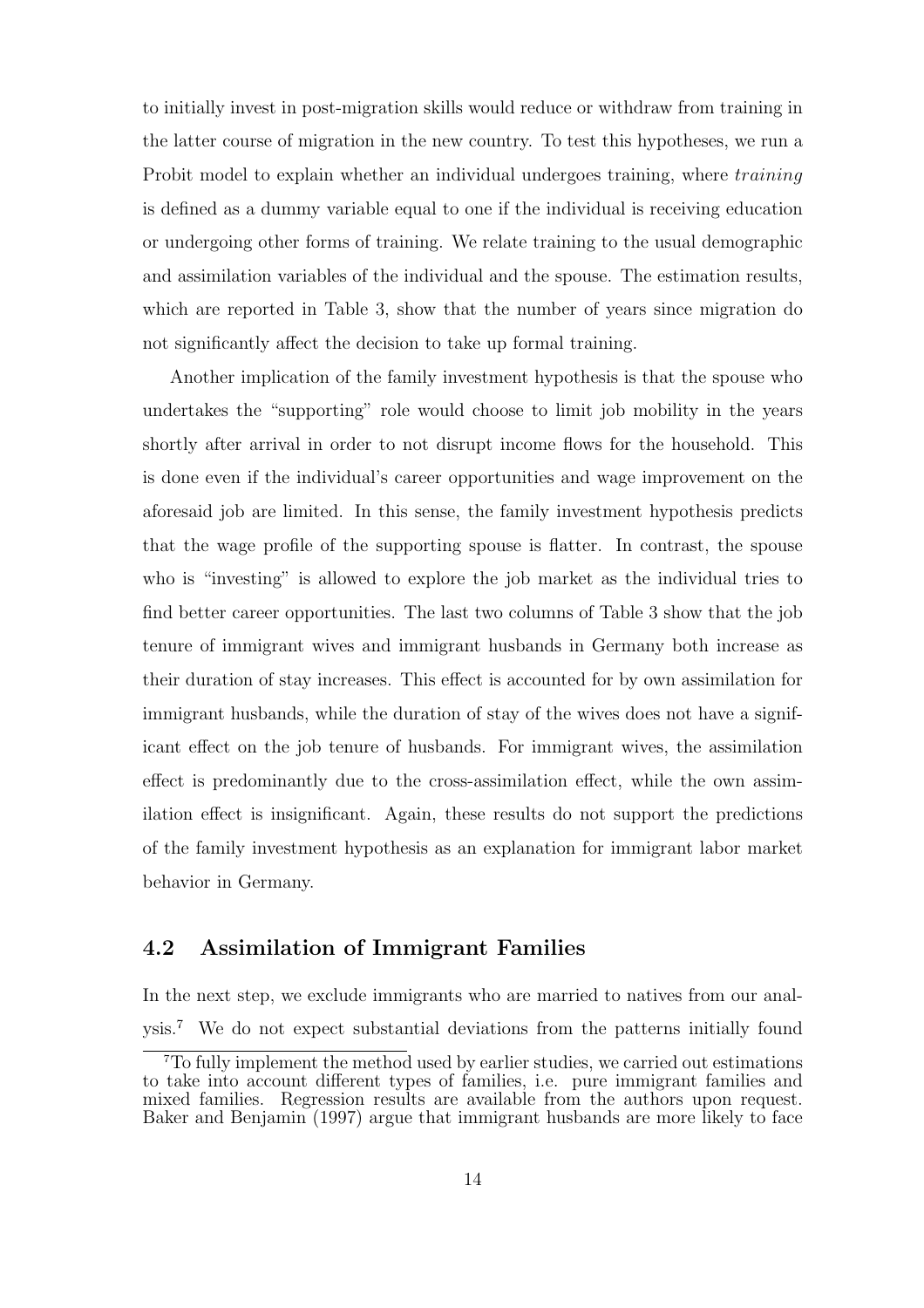arising merely from this sample restriction, because mixed families comprise only seven percent of all couples. Nevertheless, this sample restrictions allows us to concentrate on the examination of the behavior of immigrants in the context of family migration, which is the underlying premise of the family investment model. Furthermore, since we have information on year of marriage and year of immigration, we are able to restrict the following analysis on immigrants who were already married to each other before immigrating to Germany. This restriction ensures that the assimilation effects that we capture are not affected by selectivity into marriage in the new country.

Results for the modified sample and the basic specification are presented in Table 4. The estimation results show that the overall assimilation patterns for labor supply and wages are very similar to those reported in Table 1 and Figures 1 to 4. Compared to the overall sample, the hours and wage assimilation for immigrants, after excluding those who are married to natives, are somewhat faster.<sup>8</sup> If credit constraints are stricter for pure immigrant families, as asserted by Baker and Benjamin (1997), which should result in higher incentives to specialize, we would have found one spouse working more so that the supported partner assimilates faster in wages. However, since the assimilation profiles are again symmetric, we cannot attribute the faster assimilation of one spouse to the support of the other. This permits the conclusion that immigrants with immigrant spouses adjust their labor supply faster, possibly because they are more pressed to contribute to household earnings and invest in own skills rather than necessarily back up the investment of the partner.

credit constraints, thus their immigrant wives have a higher tendency to take up the borrowing function for the family. This would suggest that immigrant wives from immigrant families who are compensating for their husbands' lower work level would have higher employment levels than women from mixed families in earlier stages of migration, but they would reduce their employment and be overtaken by those from mixed families in the latter phase of migration. Our results provide no evidence for such a behavior. We rather find that immigrant wives from immigrant families assimilate in employment and work more than wives with native husbands throughout the migration cycle.

<sup>8</sup>We also estimated the models for immigrants who migrated at age 25 or above and looked separately at Turkish couples who comprise about 37 percent of immigrant couples. We find the same concavity profile in labor supply and no wage assimilation for Turkish immigrants.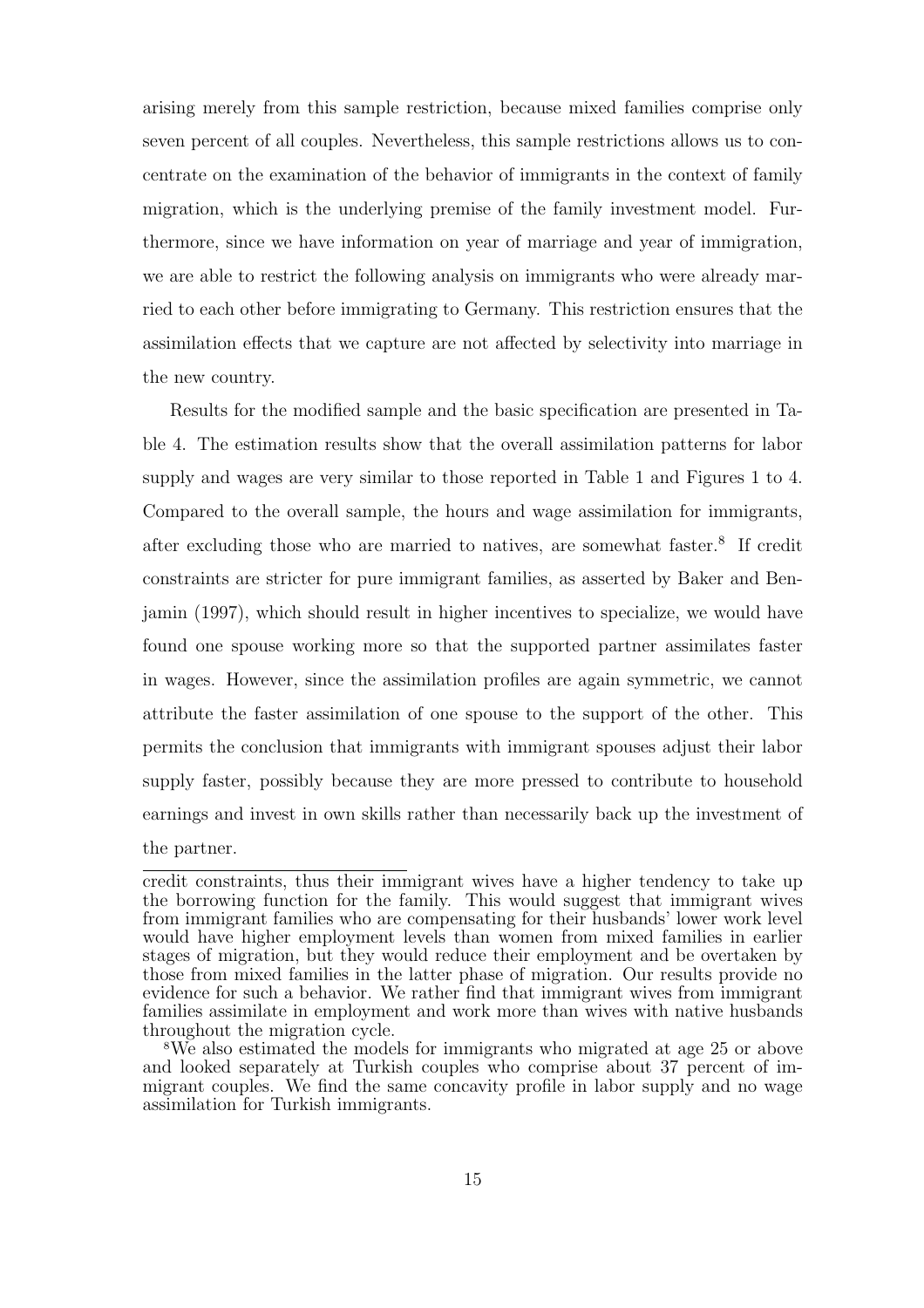## 4.3 Simultaneous vs. Sequential Migration

Household members do not necessarily have to migrate all at the same time. In many cases, migration proceeds as a sequential process whereby one member moves to the new country and is eventually joined by the rest of the household. The case of Germany's guest worker program is an excellent example of this phenomenon. From the mid-1950s to the early 1970s, Germany recruited guest-workers to meet a shortage of unskilled labor (Bauer et al. 2005). While the program was oriented such that foreigners would leave the country after terminal employment, some migrants routinely renewed their contracts and stayed longer than aimed by the recruitment policy. Those who stayed beyond 1973, when the recruitment of guest-workers has been stopped by the German government, subsequently earned the right to bring their families to Germany (Martin 2002). Based on this right, family reunification became the most important source of immigration from the 1973 until the late 1980s. In our sample, about 37 percent of married immigrant males moved to Germany alone, leaving behind their spouses in the country of origin and bringing them to Germany later on.

We categorize immigrant families according to how family migration took course, namely simultaneously or sequentially, where the latter refers to the situation of the husband migrating ahead of the wife. We make this distinction for two reasons. First, we aim to clarify the coherence of the thesis of the family investment model and the specification used by Baker and Benjamin (1997). Second, we expect that upon arrival, immigrant partners migrating together may face a set of constraints and incentives different from those faced by households who migrated in succession. Spouses who migrated together are expected to require more capital in settling in the new country. In addition, these couples may have stronger incentives to stay permanently in Germany and thus a relatively higher motivation to invest in own or in spouse's skills suited to the German labor market. If the couple has greater incentives to stay and thus invest in skills but is faced with stricter constraint, adopting a household specialization strategy as suggested by the family investment hypothesis could be expected for couples who migrated simultaneously. On the other hand, husbands who immigrated alone may not have initially planned to stay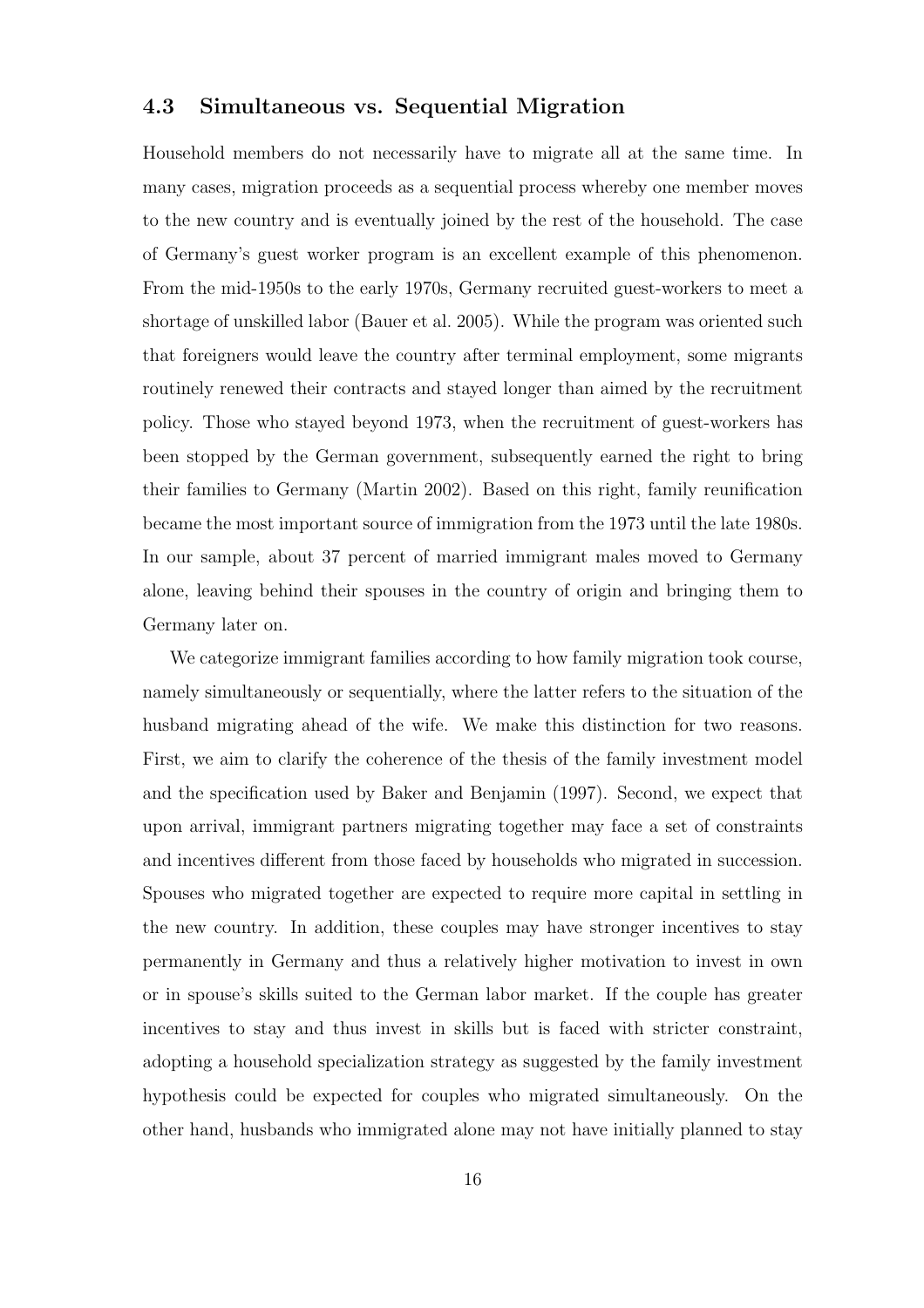in Germany permanently. Therefore they do have relatively weaker incentives to invest in country-specific human capital (Dustmann 1993) which leads to non- or weak assimilation in the labor market. We could think further that they may have more capacity to save while they stay alone in Germany, and when economic status becomes relatively stable they could decide to bring in their families.

Reviewing the thesis of Baker and Benjamin (1997), they posit that immigrant couples face credit constraints shortly after arrival. This implicitly assumes that couples migrated at the same time. However, as already noted in Section 3, in the econometric specification employed by Baker and Benjamin (1997) the effect of own and spousal years since migration and own and spousal cohort effects can be identified only for couples who migrated sequentially, because these variables will be perfectly collinear for couples migrating simultaneously. We therefore implement the model proposed by Baker and Benjamin (1997) only for the sub-sample of sequential migrant couples. The results of this model are presented in Table 5. While the signs for the assimilation effects are the same as before and the respective own effects still dominate those of spouses, we only observe significant assimilation in hours and wages for the wives. For the husbands who migrated alone, labor supply and wages are not significantly affected by the duration of residence. The latter result could provide support for the possibility of weaker incentives for skills accumulation for immigrant husbands who migrated independently.

To facilitate comparison between the two groups of immigrant families, we consider in a second step their assimilation profiles including only the individuals' own years since migration and cohort effects, while still taking into account other spousal and household characteristics. The results are presented in Tables 6a and 6b and summarized in Figures 5 and 6. Under the *simultaneous* mode of migration, both the wife and the husband experience significant assimilation in hours. Even if credit constraints are believed to be tighter for these couples, we do not find a specialization strategy in terms of labor supply over the phase of migration. Both the husband and the wife start out with low levels of employment which increase with the duration of stay in Germany. Table 6b shows that neither exhibits assimilation in wages. As discussed earlier, this is not surprising as previous studies also find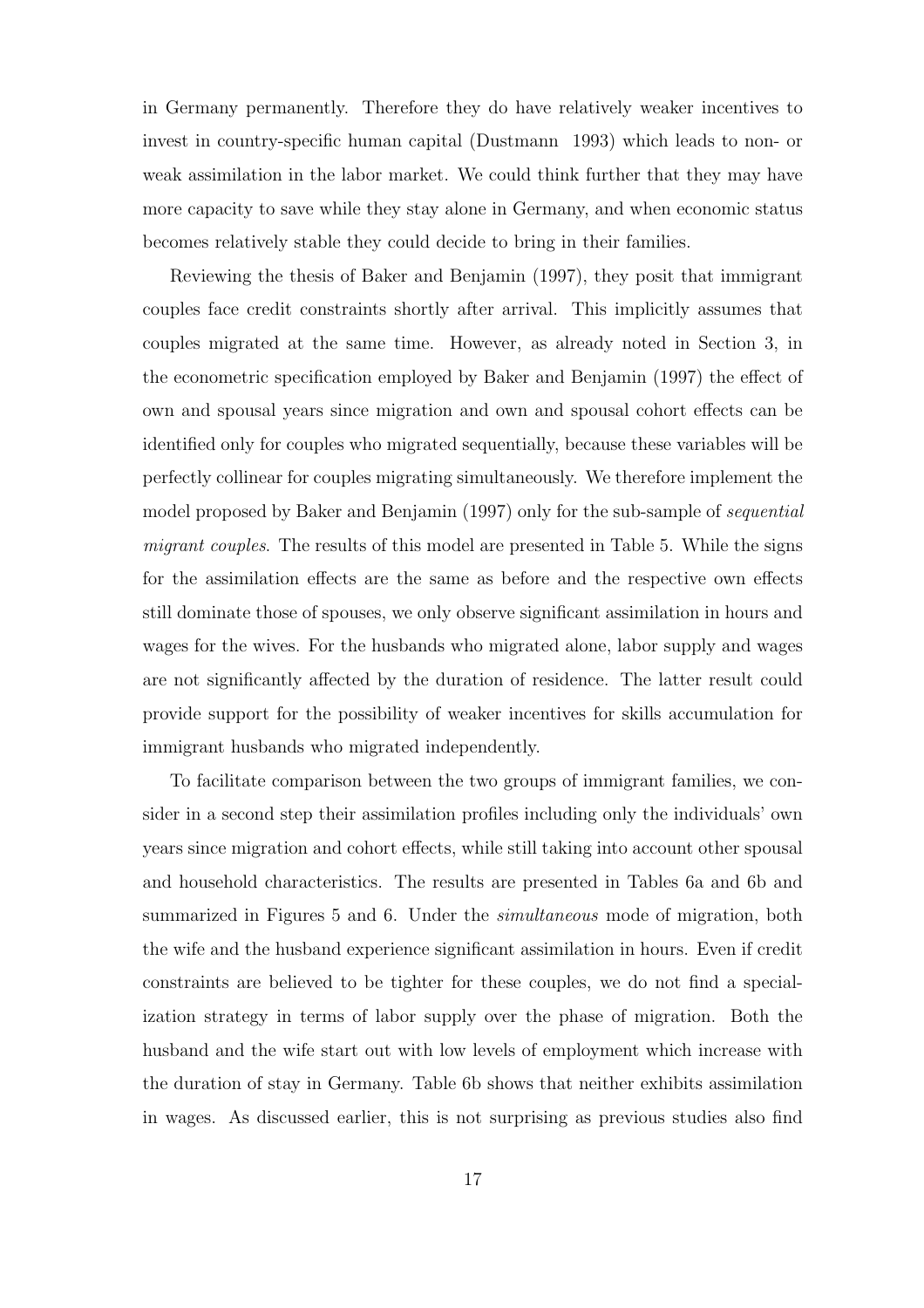evidence on weak assimilation of immigrant earnings in Germany.

When the wife arrives after the husband, only the wife's labor supply shows some significant assimilation. The husband who arrives alone does not experience significant assimilation in both, hours and wages, indicating that the assimilation patterns captured in the previous estimations have been mainly driven by immigrant men who arrived together with their wives. This conclusion is verified by our results for sequential migrants shown in Table 5, where we find that indeed husbands under this mode of migration do not experience assimilation. Testing whether the labor supply profiles under the two modes of migration are different, we find that while wives who arrived later than their husbands tend to assimilate faster than immigrant women who migrated with their husbands, there is no significant difference between their profiles. However, we reject equality of the assimilation profiles for husbands in different migration groups.

Tables 4 and 6b indicate that only wives who arrive after their husband experience wage assimilation. This result suggests that the information and resources accumulated by the husband over the years while he was staying in Germany alone may help his wife's adjustment to the German labor market. Husbands may move ahead of the wife and find a stable job or establish networks that could assist the settlement of the rest of the family. Borjas and Bronars (1991) also claim that in the "chain of migration", the later links or those who migrated after a spouse could be more successful partly due to the transmission of information about labor market opportunities across family members.

We finally examined for couples who migrated sequentially whether or not the husband changes his labor supply when the wife arrives in Germany to see whether there exists an added worker effect. We therefore augment the specification of the regression model by including a dummy variable indicating whether the wife is staying or even working in Germany as well as the duration of stay of the husband while the wife is staying or working in Germany, respectively. Our results, which are reported in Tables 7 and 8, show that there is no significant modification in labor supply nor the assimilation pattern of the husband when his wife arrives, regardless of whether the wife is working or not.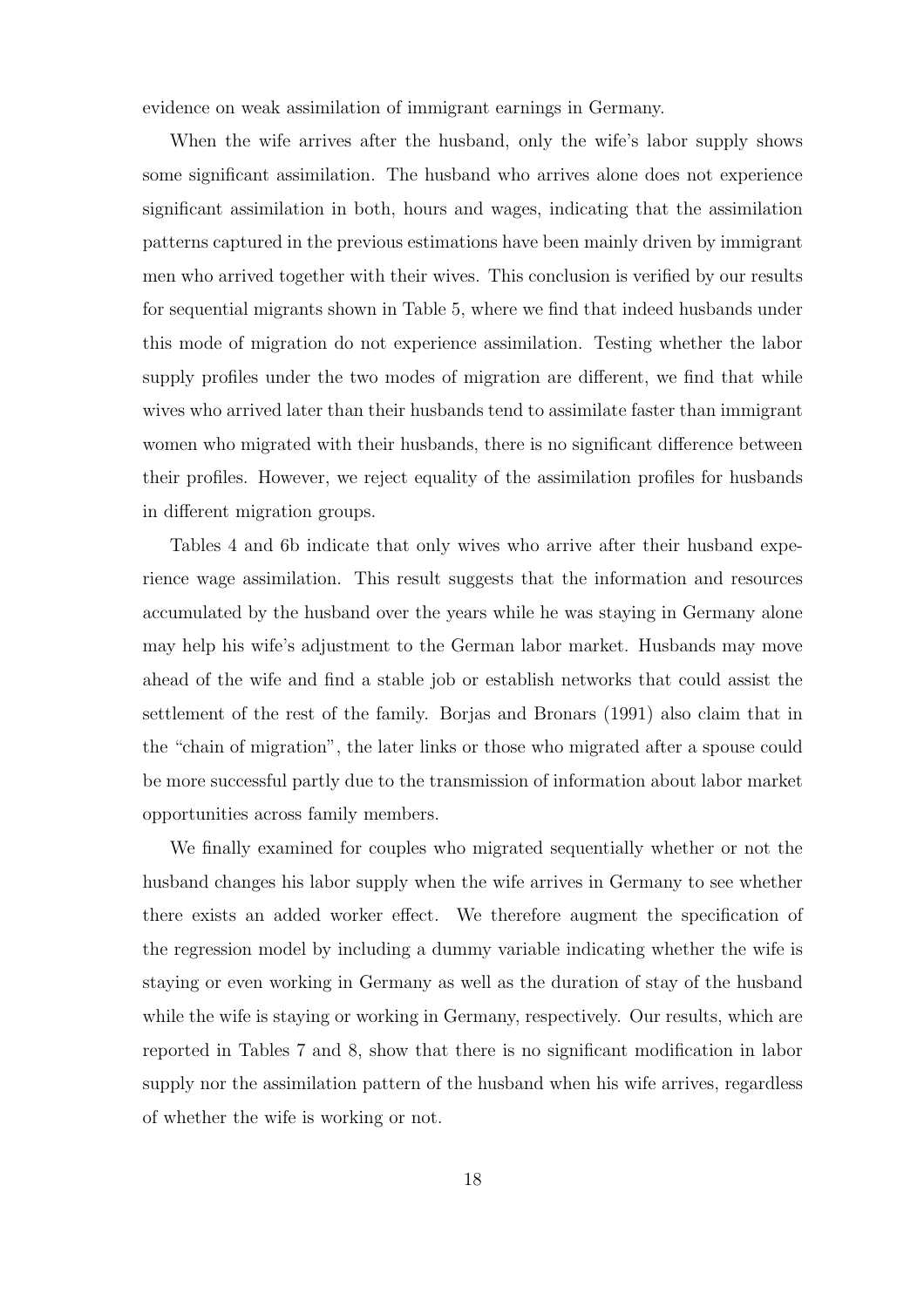# 5 Conclusions

This paper examines whether immigrant families in Germany adopt a family investment strategy in deciding on the level of the labor market activity of their household members. The family investment hypothesis posits that upon arrival, an immigrant spouse invests in host-country specific skills while the other partner works to finance the family's consumption and the human capital investments of the spouse. When the partner accumulates enough human capital, which could potentially improve his or her earnings capacity, the spouse who was initially supporting the family reduces his or her labor supply with increasing duration of residence.

Using panel data from the GSOEP, we do not find evidence for the prediction of the family investment hypothesis. Immigrant husbands and immigrant wives both work less upon arrival than natives with similar characteristics. Thus the evidence do not suggest spousal specialization into "investing" and "supporting" roles in the families' early years of migration. Both immigrant husbands and wives increase their labor supply as their numbers of years since migration increase, suggesting a standard process of human capital accumulation of individuals. Overall, we observe positive but weak assimilation of the wages of immigrants. Their wages further do not catch up to those of comparable natives in spite of their length of residence in Germany. This result is in line with earlier studies on the wage assimilation of immigrants in the German context.

The paper also analyzes the labor market behavior of immigrant couples who migrated together and those who migrated sequentially, recognizing the fact that circumstances, incentives and constraints may vary under different modes of migration. Husbands and wives who migrated simultaneously experience assimilation in labor supply but not in wages. On the other hand, for couples who migrated sequentially, we observe that wives who migrated after their husbands assimilate both in labor supply and wages. This finding could entail that the resources and information about the local labor market that husbands have accumulated over the years of unaccompanied migration could have helped the labor market adjustment of their wives.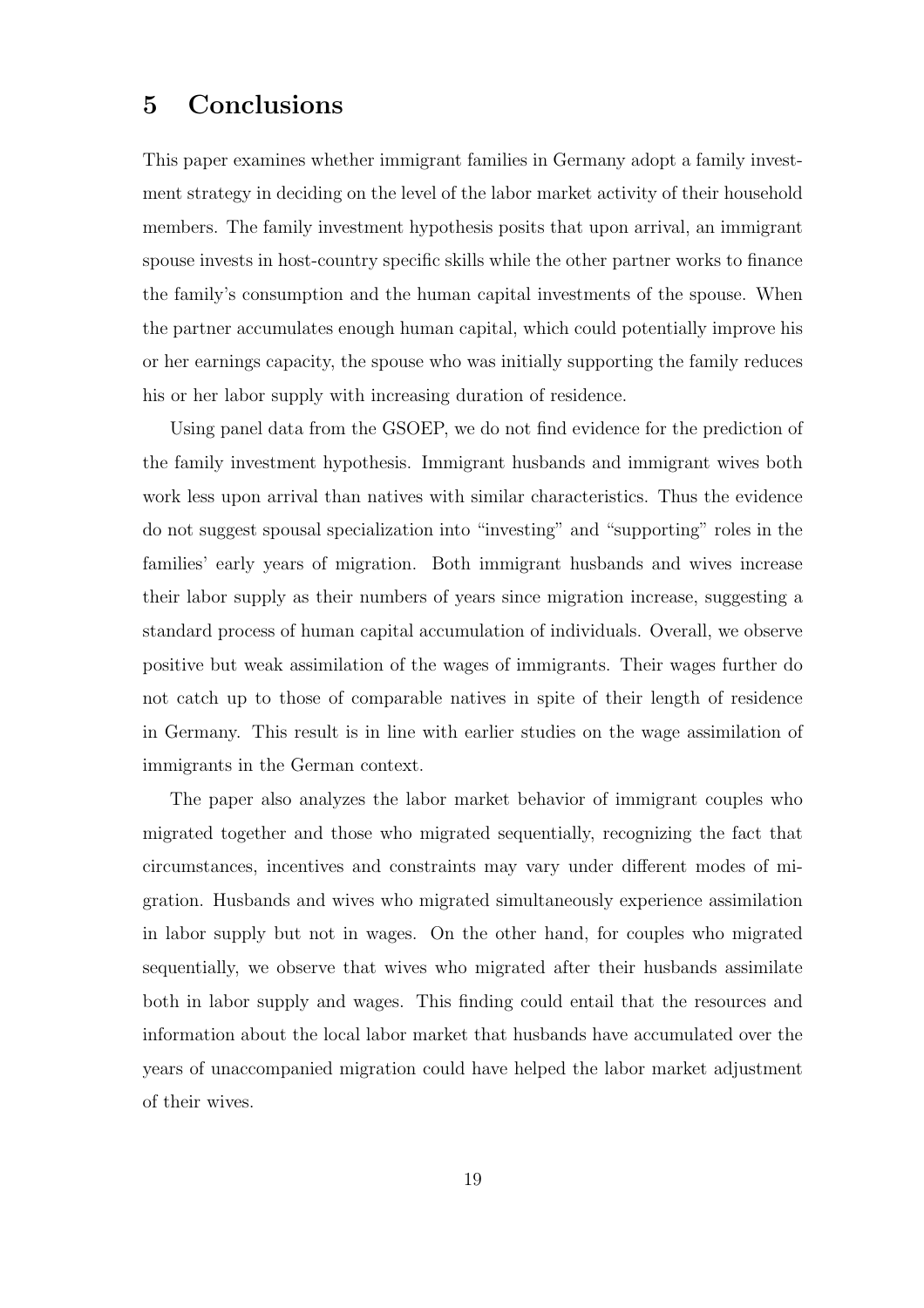# References

- Antecol, Heather, Cobb-Clark, Deborah A. and Stephen J. Trejo 2003. "Immigration Policy and the Skills of Immigrants to Australia, Canada, and the United States." Journal of Human Resources 38 (January): 192-218.
- Baker, Michael, and Dwayne Benjamin 1997. "The Role of the Family in Immigrants' Labor-Market Activity: An Evaluation of Alternative Explanations." American Economic Review 87 (September): 705-27.
- Bauer, Thomas K., Dietz, Barbara, Zimmermann, Klaus F. and Eric Zwintz 2005. "Migration: Development, Assimilation, and Labor Market Effects." In European Migration: What do we know?, edited by Klaus F. Zimmermann. Oxford: Oxford University Press.
- Beach, Charles M. and Christopher Worswick 1993. "Is There a Double-Negative Effect on the Earnings of Immigrant Women?." Canadian Public Policy 19 (March): 36-53.
- Blau, Francine D., Kahn, Lawrence M., Moriarty, Joan Y. and Andre Portela Souza 2003. "The Role of the Family in Immigrants Labor-Market Activity: An Evaluation of Alternative Explanations: Comment." American Economic Review 93 (March): 429-47.
- Borjas, George J. 1985. "Changes in Cohort Quality, and the Earnings of Immigrants." Journal of Labor Economics 3 (October): 463-89.
- Borjas, George J. and Stephen G. Bronars 1991. "Immigration and the Family." Journal of Labor Economics 9 (April): 123-48.
- Chiswick, Barry R. 1978. "The Effect of Americanization on the Earnings of Foreignborn Men." The Journal of Political Economy 86 (October): 897-921.
- Cobb-Clark, Deborah A. and Thomas F. Crossley 2004. "Revisiting the Family Investment Hypothesis." Labour Economics 11 (June): 373-93.
- Duleep, Harriet Orcutt and Seth Sanders 1993. "The Decision to Work by Married Immigrant Women: Evidence from Asian Women." Industrial and Labor Relations Review 46 (July): 677-90.
- Dustmann, Christian 1993. "Earnings Adjustment of Temporary Migrants." Journal of Population Economics 6 (May): 153-68.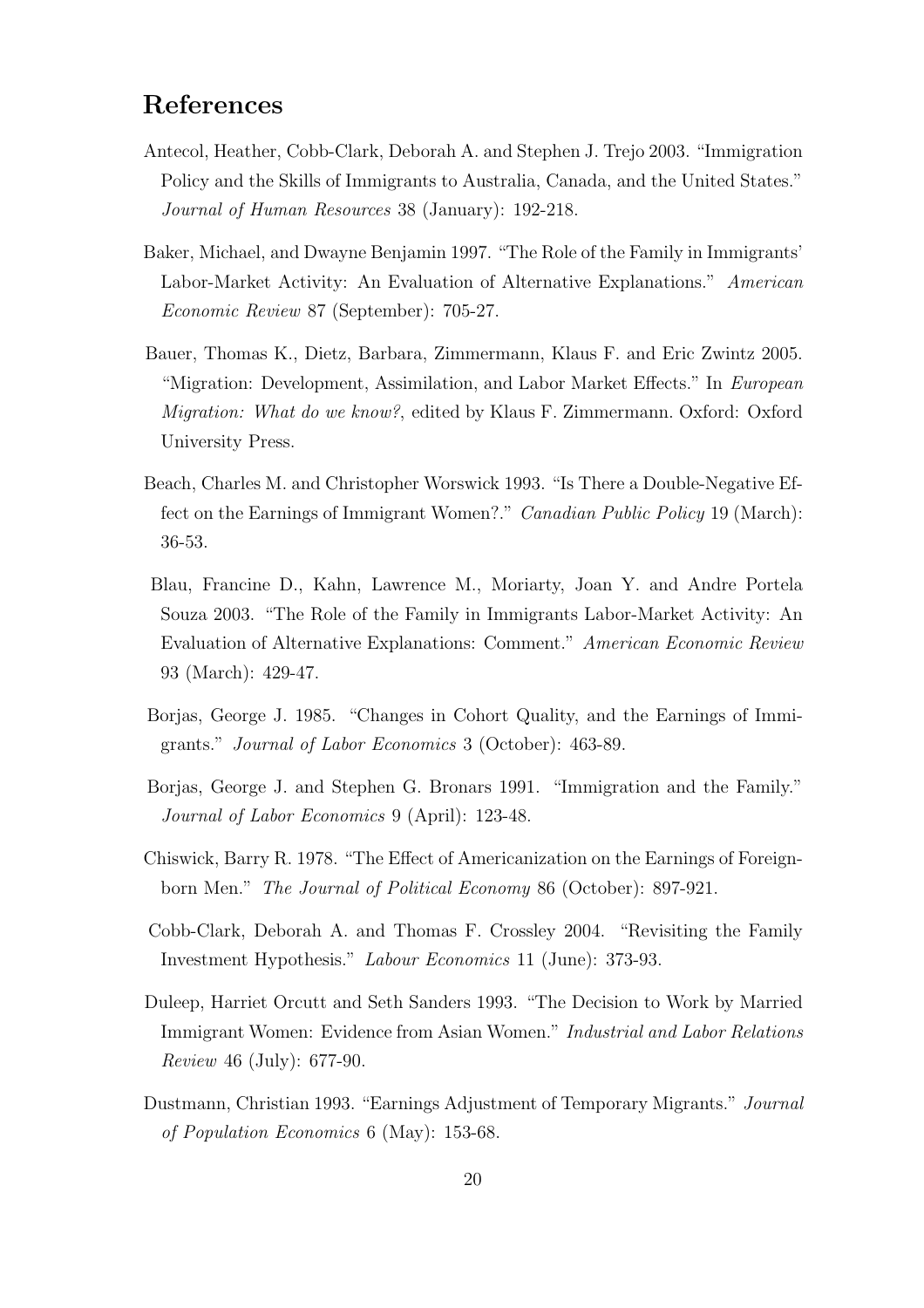- Fertig, Michael and Christoph M. Schmidt 2001. "First- and Second-Generation Migrants in Germany - What Do We Know and What Do People Think?" In Migration Policy and the Economy: International Perspectives, edited by Ralph Rotte, and Peter Stein. Munich: Hanns-Seidel-Stiftung.
- Haisken-DeNew, John P. and Markus Hahn 2006. "PanelWhiz: A Menu-Driven Stata/SE Interface for Accessing Panel Data." Manuscript, RWI Essen.
- Kuhn, Randall S. 2005. "The Determinants of Family and Individual Migration: A Case-Study of Rural Bangladesh." IBS Research Program on Population Processes Working Paper.
- Lillard, Dean R. 2006. "Codebook for the Cross-National Equivalent File 1980-2003: Part 1." Manuscript, Cornell University.
- Long, James E. 1980. "The Effect of Americanization on Earnings: Some Evidence for Women." Journal of Political Economy 88 (June): 620-29.
- MacPherson, David A. and James A. Stewart 1989. "The Labor Force Participation and Earnings Profiles of Married Female Immigrants." Quarterly Review of Economics and Business 29 (Autumn): 57-72.
- Martin, Philip L. 2002. "Germany: Managing Migration in the 21st Century." CIIP-1 Working Paper, University of California, Berkeley.
- Mincer, Jacob 1978. "Family Migration Decisions." Journal of Political Economy 86 (October): 749-73.
- Schmidt, Christoph M. and Zimmermann, Klaus F. 1992. "Migration Pressure in Germany: Past and Future." In Migration and Economic Development, edited by Klaus F. Zimmermann. Berlin: Springer-Verlag.
- Sriskandarajah, Dhananjayan 2005. "Dependent Variables: How Migration Policies Treat Families." Family Today.
- Worswick, Christopher 1996. "Immigrant Families in the Canadian Labor Market." Canadian Public Policy 22 (December): 378-96.
- Worswick, Christopher 1999. "Credit Constraints and the Labor Supply of Immigrant Families in Canada." Canadian Journal of Economics 32 (February): 152-70.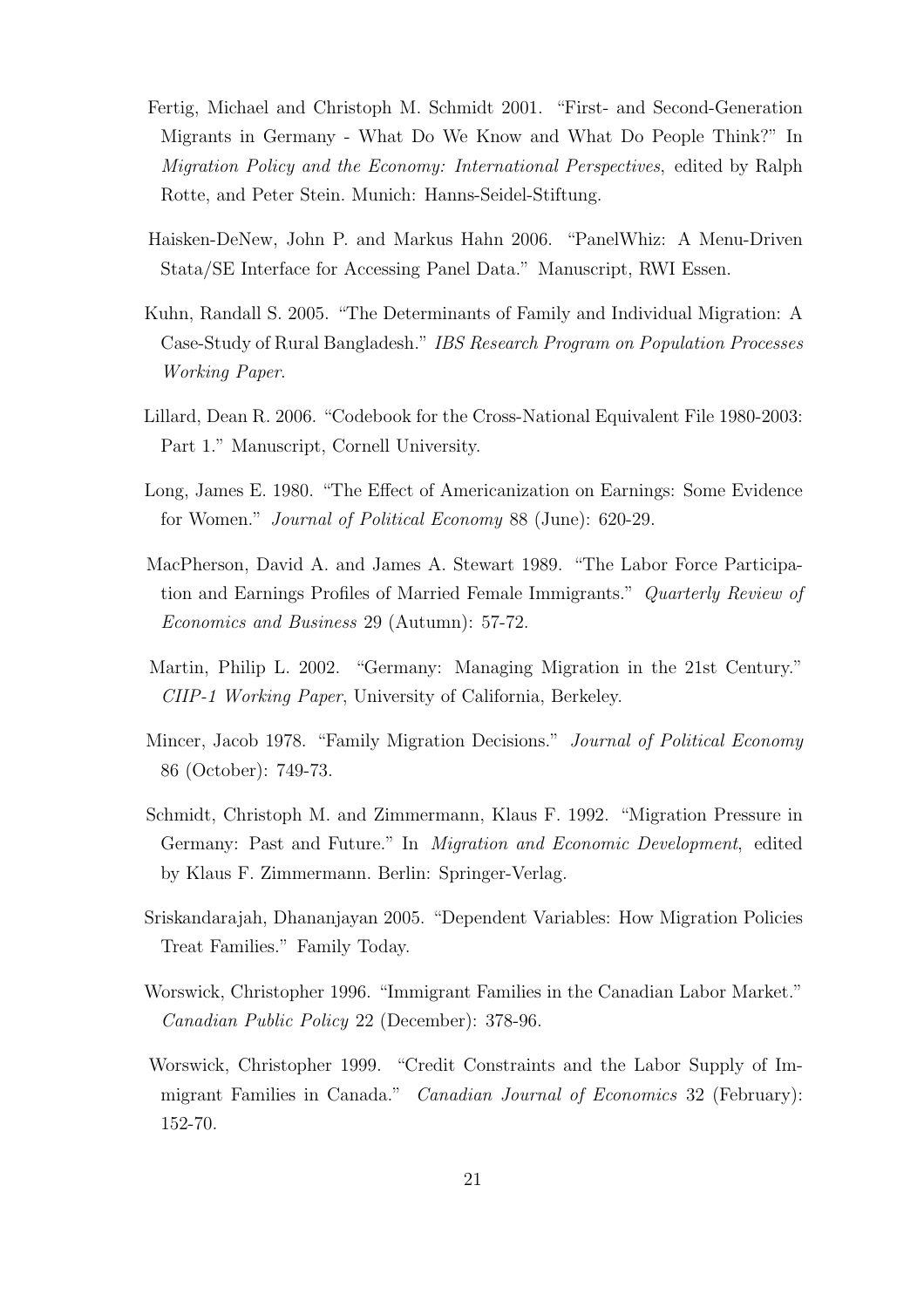# Appendix

| Variable                        | Description                                                                                                     |
|---------------------------------|-----------------------------------------------------------------------------------------------------------------|
| Annual Hours                    | Number of hours worked in the previous year<br>Sum of estimated hours of full-time, part-time                   |
| Log (husband wage)              | and short-time work<br>Hourly labor earnings of the male spouse<br>(in log), includes wages and salary from all |
| Log (wife wage)                 | employment<br>Hourly labor earnings of the female spouse<br>(in log), includes wages and salary from all        |
| HH Asset Income (per 100 euros) | employment<br>Household's annual income from interest, dividend<br>and rent                                     |
| YSM, husband                    | Number of years since migration if respondent<br>immigrated and is a male spouse; 0 otherwise                   |
| YSM, wife                       | Number of years since migration if respondent<br>immigrated and is a female spouse; 0 otherwise                 |
| IM89up, wife                    | 1 if respondent is a female spouse and immigrated<br>within the period $1989$ to $2005$ ; 0 otherwise           |
| IM7488, wife                    | 1 if respondent is a female spouse and immigrated<br>within the period $1974$ to $1988$ ; 0 otherwise           |
| $IM4973$ , wife                 | 1 if respondent is a female spouse and immigrated<br>within the period 1949 to 1973; 0 otherwise                |
| IM89up, husband                 | 1 if respondent is a male spouse and immigrated<br>within the period of 1989 to 2005; 0 otherwise               |
| IM7488, husband                 | 1 if respondent is a male spouse and immigrated<br>within the period of 1974 to 1988; 0 otherwise               |
| IM4973, husband                 | 1 if respondent is a male spouse and immigrated<br>within the period of $1949$ to $1973$ ; 0 otherwise          |
| Training                        | 1 if respondent is receiving education or training<br>in survey year; 0 otherwise                               |
| Job Tenure                      | Number of years of the respondent with the current<br>employer                                                  |

# Table A1 DEFINITION OF VARIABLES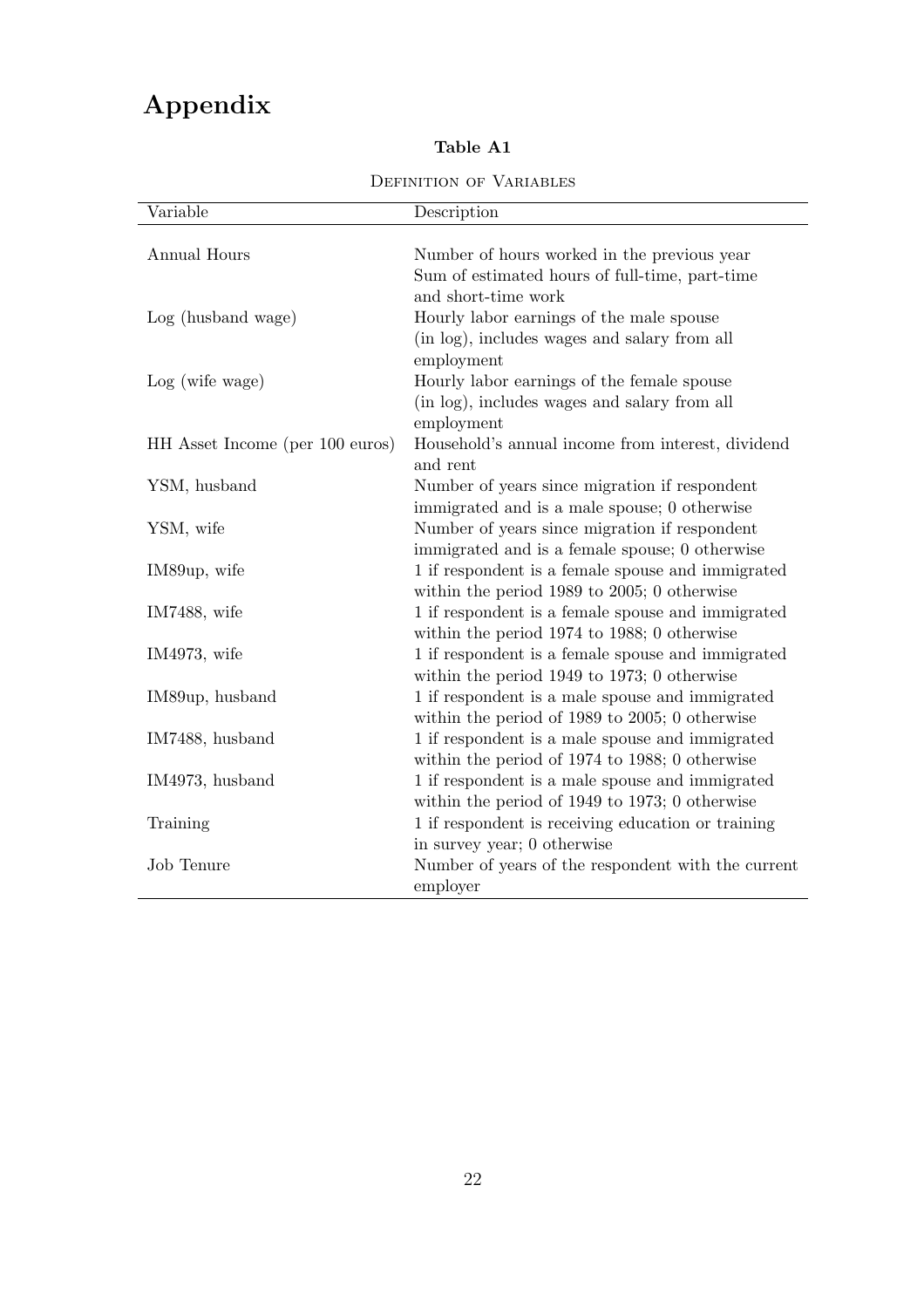| S.D.<br>Mean<br>S.D.<br>Mean<br>Husbands:<br><b>Annual Hours</b><br>946.867<br>2035.900<br>873.743<br>1627.657<br>2.760<br>0.519<br>2.486<br>0.427<br>Log Wages<br>45.220<br>10.593<br>48.112<br>9.543<br>Age<br>Years of Education<br>12.142<br>2.663<br>10.124<br>2.337<br>Job Tenure<br>7.833<br>12.443<br>11.130<br>8.087<br>0.005<br>0.067<br>0.003<br>Training<br>0.050<br>Years since Migration<br>17.954<br>8.512<br>Year of Migration:<br>1989-2005<br>0.285<br>0.452<br>1974-1988<br>0.156<br>0.363<br>1949-1973<br>0.559<br>0.497<br>0.774<br>German-language Proficiency<br>0.418<br>Region of Origin:<br>Turkey<br>0.313<br>0.464<br><b>OECD</b><br>0.210<br>0.407<br>0.154<br>0.361<br>Central & Eastern Europe |
|-------------------------------------------------------------------------------------------------------------------------------------------------------------------------------------------------------------------------------------------------------------------------------------------------------------------------------------------------------------------------------------------------------------------------------------------------------------------------------------------------------------------------------------------------------------------------------------------------------------------------------------------------------------------------------------------------------------------------------|
|                                                                                                                                                                                                                                                                                                                                                                                                                                                                                                                                                                                                                                                                                                                               |
|                                                                                                                                                                                                                                                                                                                                                                                                                                                                                                                                                                                                                                                                                                                               |
|                                                                                                                                                                                                                                                                                                                                                                                                                                                                                                                                                                                                                                                                                                                               |
|                                                                                                                                                                                                                                                                                                                                                                                                                                                                                                                                                                                                                                                                                                                               |
|                                                                                                                                                                                                                                                                                                                                                                                                                                                                                                                                                                                                                                                                                                                               |
|                                                                                                                                                                                                                                                                                                                                                                                                                                                                                                                                                                                                                                                                                                                               |
|                                                                                                                                                                                                                                                                                                                                                                                                                                                                                                                                                                                                                                                                                                                               |
|                                                                                                                                                                                                                                                                                                                                                                                                                                                                                                                                                                                                                                                                                                                               |
|                                                                                                                                                                                                                                                                                                                                                                                                                                                                                                                                                                                                                                                                                                                               |
|                                                                                                                                                                                                                                                                                                                                                                                                                                                                                                                                                                                                                                                                                                                               |
|                                                                                                                                                                                                                                                                                                                                                                                                                                                                                                                                                                                                                                                                                                                               |
|                                                                                                                                                                                                                                                                                                                                                                                                                                                                                                                                                                                                                                                                                                                               |
|                                                                                                                                                                                                                                                                                                                                                                                                                                                                                                                                                                                                                                                                                                                               |
|                                                                                                                                                                                                                                                                                                                                                                                                                                                                                                                                                                                                                                                                                                                               |
|                                                                                                                                                                                                                                                                                                                                                                                                                                                                                                                                                                                                                                                                                                                               |
|                                                                                                                                                                                                                                                                                                                                                                                                                                                                                                                                                                                                                                                                                                                               |
|                                                                                                                                                                                                                                                                                                                                                                                                                                                                                                                                                                                                                                                                                                                               |
|                                                                                                                                                                                                                                                                                                                                                                                                                                                                                                                                                                                                                                                                                                                               |
| Ex-Yugoslavia<br>0.125<br>0.331                                                                                                                                                                                                                                                                                                                                                                                                                                                                                                                                                                                                                                                                                               |
| Other regions<br>0.198<br>0.398                                                                                                                                                                                                                                                                                                                                                                                                                                                                                                                                                                                                                                                                                               |
| Wives:                                                                                                                                                                                                                                                                                                                                                                                                                                                                                                                                                                                                                                                                                                                        |
| <b>Annual Hours</b><br>871.535<br>891.851<br>844.588<br>919.233                                                                                                                                                                                                                                                                                                                                                                                                                                                                                                                                                                                                                                                               |
| 2.305<br>0.674<br>0.525<br>2.177                                                                                                                                                                                                                                                                                                                                                                                                                                                                                                                                                                                                                                                                                              |
| Log Wages<br>42.582<br>10.542<br>9.591<br>Age<br>45.417                                                                                                                                                                                                                                                                                                                                                                                                                                                                                                                                                                                                                                                                       |
| Years of Education<br>11.462<br>2.284<br>9.411<br>2.420                                                                                                                                                                                                                                                                                                                                                                                                                                                                                                                                                                                                                                                                       |
| Job Tenure<br>5.508<br>8.129<br>6.408<br>3.977                                                                                                                                                                                                                                                                                                                                                                                                                                                                                                                                                                                                                                                                                |
| 0.006<br>0.077<br>0.005<br>Training<br>0.067                                                                                                                                                                                                                                                                                                                                                                                                                                                                                                                                                                                                                                                                                  |
| Years since Migration<br>17.453<br>8.235                                                                                                                                                                                                                                                                                                                                                                                                                                                                                                                                                                                                                                                                                      |
| Year of Migration: 1989-2005<br>0.256<br>0.436                                                                                                                                                                                                                                                                                                                                                                                                                                                                                                                                                                                                                                                                                |
| 1974-1988<br>0.292<br>0.454                                                                                                                                                                                                                                                                                                                                                                                                                                                                                                                                                                                                                                                                                                   |
| 1949-1973<br>0.453<br>0.498                                                                                                                                                                                                                                                                                                                                                                                                                                                                                                                                                                                                                                                                                                   |
| German-language Proficiency<br>0.779<br>0.415                                                                                                                                                                                                                                                                                                                                                                                                                                                                                                                                                                                                                                                                                 |
|                                                                                                                                                                                                                                                                                                                                                                                                                                                                                                                                                                                                                                                                                                                               |
| Region of Origin:<br>Turkey<br>0.207<br>0.405                                                                                                                                                                                                                                                                                                                                                                                                                                                                                                                                                                                                                                                                                 |
| OECD<br>0.308<br>0.462                                                                                                                                                                                                                                                                                                                                                                                                                                                                                                                                                                                                                                                                                                        |
|                                                                                                                                                                                                                                                                                                                                                                                                                                                                                                                                                                                                                                                                                                                               |
| 0.155<br>0.362<br>Central & Eastern Europe<br>0.120                                                                                                                                                                                                                                                                                                                                                                                                                                                                                                                                                                                                                                                                           |
| Ex-Yugoslavia<br>0.325<br>Other regions<br>0.209<br>0.407                                                                                                                                                                                                                                                                                                                                                                                                                                                                                                                                                                                                                                                                     |

DESCRIPTIVE STATISTICS, 1984-2005

 $\textsc{NOTE} -$  Unweighted sample. Sample excludes mixed families.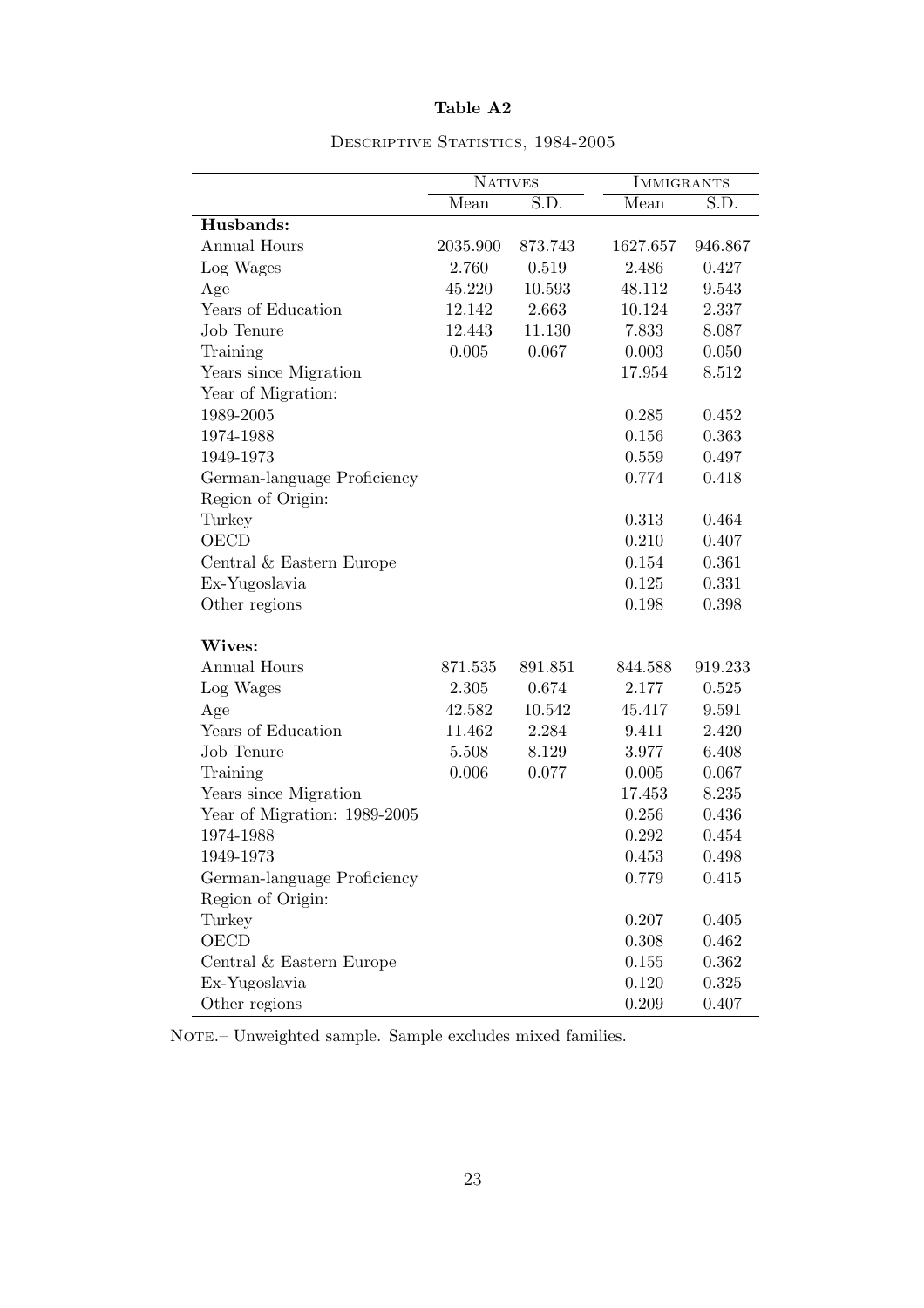# Tables and Figures

#### Table 1

|                  | <b>ANNUAL HOURS</b> |               |              | LOG WAGES  |
|------------------|---------------------|---------------|--------------|------------|
|                  | Wives               | Husbands      | <b>Wives</b> | Husbands   |
| YSM, wife        | 43.178**            | $-18.175$     | $1.964*$     |            |
|                  | (10.892)            | (11.995)      | (0.864)      |            |
| $YSM2$ , wife    | $-0.669**$          | 0.233         | $-0.040*$    |            |
|                  | (0.230)             | (0.265)       | (0.019)      |            |
| YSM, husband     | $-13.041$           | $37.197*$     |              | $1.266+$   |
|                  | (12.129)            | (15.145)      |              | (0.674)    |
| $YSM2$ , husband | 0.046               | $-0.536+$     |              | $-0.017$   |
|                  | (0.237)             | (0.291)       |              | (0.014)    |
| IM89up, wife     | $-567.033**$        | 89.893        | $-0.470**$   |            |
|                  | (88.317)            | (97.647)      | (0.075)      |            |
| IM7488, wife     | $-651.693**$        | $268.392^+$   | $-0.305**$   |            |
|                  | (133.502)           | (138.171)     | (0.110)      |            |
| IM4973, wife     | $-490.625**$        | 285.326       | $-0.232^{+}$ |            |
|                  | (171.620)           | (174.974)     | (0.119)      |            |
| IM89up, husband  | $300.011**$         | $-635.516**$  |              | $-0.475**$ |
|                  | (95.919)            | (130.935)     |              | (0.057)    |
| IM7488, husband  | $420.605**$         | $-698.988**$  |              | $-0.417**$ |
|                  | (133.903)           | (196.366)     |              | (0.086)    |
| IM4973, husband  | 478.876**           | $-859.007**$  |              | $-0.401**$ |
|                  | (177.114)           | (232.752)     |              | (0.090)    |
| Constant         | 555.750**           | $-1790.595**$ | $0.421*$     | $0.618**$  |
|                  | (194.109)           | (187.674)     | (0.164)      | (0.119)    |
| R-squared        | 0.195               | 0.219         | 0.126        | 0.191      |
| N                | 59276               | 59276         | 35509        | 52686      |

Labor Supply and Wage Assimilation of Immigrants (Including Mixed Families, 1984-2005)

NOTE.–YSM and YSM<sup>2</sup> are multiplied by 100 for log wage equations. Weighted OLS using weights provided by the SOEP. Standard errors, which are reported in parenthesis, are adjusted in order to take repeated observations into account. The regression further includes quadratic functions of the individual's age and the age of the spouse, individual and spousal years of schooling, information about German-language proficiency and German-language proficiency of the spouse, number of children in the household, presence of children under 7 years old, state of residence, region of origin, and year dummies. Immigrants with native spouses are included in the sample.

$$
+ p < .10.
$$
  
\n\* p < .05.  
\n\*\* p < .01.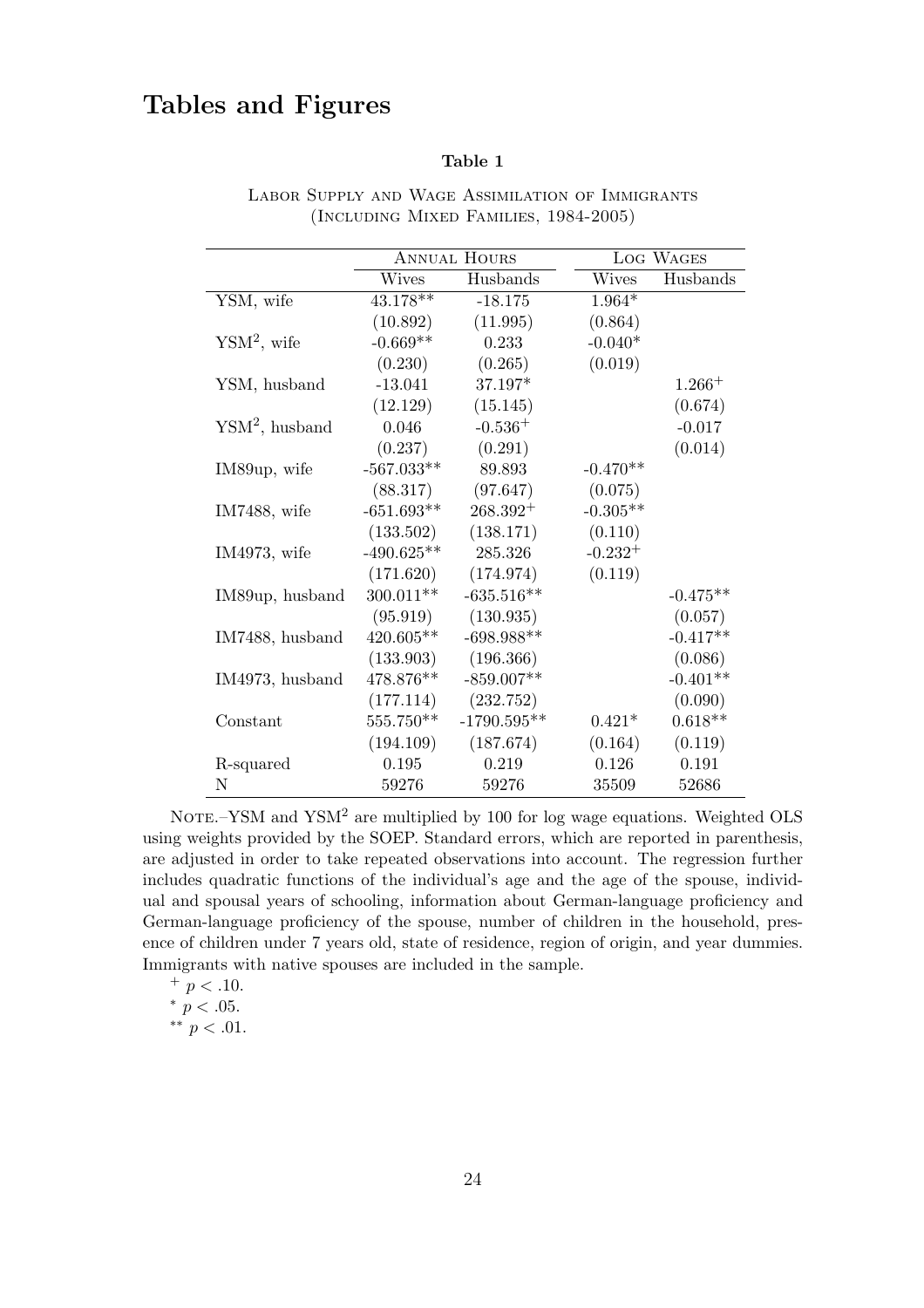|                                 | <b>WIVES</b>            |              |                           | <b>HUSBANDS</b> |
|---------------------------------|-------------------------|--------------|---------------------------|-----------------|
|                                 | $\overline{\text{OLS}}$ | 2SLS         | $\overline{\mathrm{OLS}}$ | 2SLS            |
| Log (wife wage)                 | $-13.356$               | 271.193**    | $-66.873**$               | $-49.264**$     |
|                                 | (22.436)                | (24.991)     | (15.861)                  | (18.403)        |
| Log (husband wage)              | $-182.213**$            | $-220.368**$ | $-578.275**$              | $-585.121**$    |
|                                 | (25.072)                | (28.271)     | (24.496)                  | (26.762)        |
| HH Asset Income (per 100 euros) | $0.428*$                | $0.357^{+}$  | $1.594**$                 | $1.593**$       |
|                                 | (0.197)                 | (0.188)      | (0.223)                   | (0.223)         |
| YSM, wife                       | $42.692**$              | 40.809**     | $-19.332$                 | $-19.489$       |
|                                 | (10.915)                | (10.681)     | (12.403)                  | (12.406)        |
| $YSM2$ , wife                   | $-0.665**$              | $-0.647**$   | 0.235                     | 0.237           |
|                                 | (0.232)                 | (0.225)      | (0.254)                   | (0.255)         |
| YSM, husband                    | $-9.835$                | $-12.432$    | 48.071**                  | 47.984**        |
|                                 | (12.381)                | (12.316)     | (16.695)                  | (16.689)        |
| $YSM2$ , husband                | 0.014                   | 0.113        | $-0.654*$                 | $-0.649*$       |
|                                 | (0.239)                 | (0.246)      | (0.318)                   | (0.318)         |
| IM89up, wife                    | $-593.448**$            | $-482.408**$ | 91.726                    | 98.560          |
|                                 | (88.805)                | (86.719)     | (106.610)                 | (106.747)       |
| IM7488, wife                    | $-667.879**$            | $-593.641**$ | $316.831*$                | 321.246*        |
|                                 | (132.663)               | (128.540)    | (152.996)                 | (152.965)       |
| IM4973, wife                    | $-504.332**$            | $-448.412**$ | $341.057+$                | $344.135+$      |
|                                 | (171.046)               | (163.852)    | (192.570)                 | (192.635)       |
| IM89up, husband                 | $225.911*$              | 215.446*     | $-950.826**$              | $-953.655**$    |
|                                 | (98.891)                | (95.370)     | (144.380)                 | (144.568)       |
| IM7488, husband                 | 353.009*                | 333.785*     | $-1003.120**$             | $-1006.126**$   |
|                                 | (138.942)               | (133.795)    | (223.380)                 | (223.365)       |
| IM4973, husband                 | $400.315*$              | 364.574*     | $-1206.790**$             | $-1211.170**$   |
|                                 | (182.876)               | (175.570)    | (260.028)                 | (260.074)       |
| Constant                        | 754.986**               | $543.144**$  | $-1128.612**$             | $-1137.854**$   |
|                                 | (196.246)               | (192.374)    | (178.225)                 | (178.827)       |
| R-squared                       | 0.205                   | 0.181        | 0.319                     | 0.319           |
| $\mathbf N$                     | 59276                   | 59276        | 59276                     | 59276           |

Labor Supply Equations Including Wage and Income Variables (Including Mixed Families, 1984-2005)

NOTE.–Additional regressors as in Table 1. Wages are imputed for those who are unemployed by predicting log wages from a regression on a sample of individuals who worked less than 700 hours in the previous year (estimated separately by gender). Estimates for 2SLS were obtained with individuals' wage decile used as an instrument for their wages.

 $+ p < .10.$ <sup>∗</sup> p < .05. ∗∗ p < .01.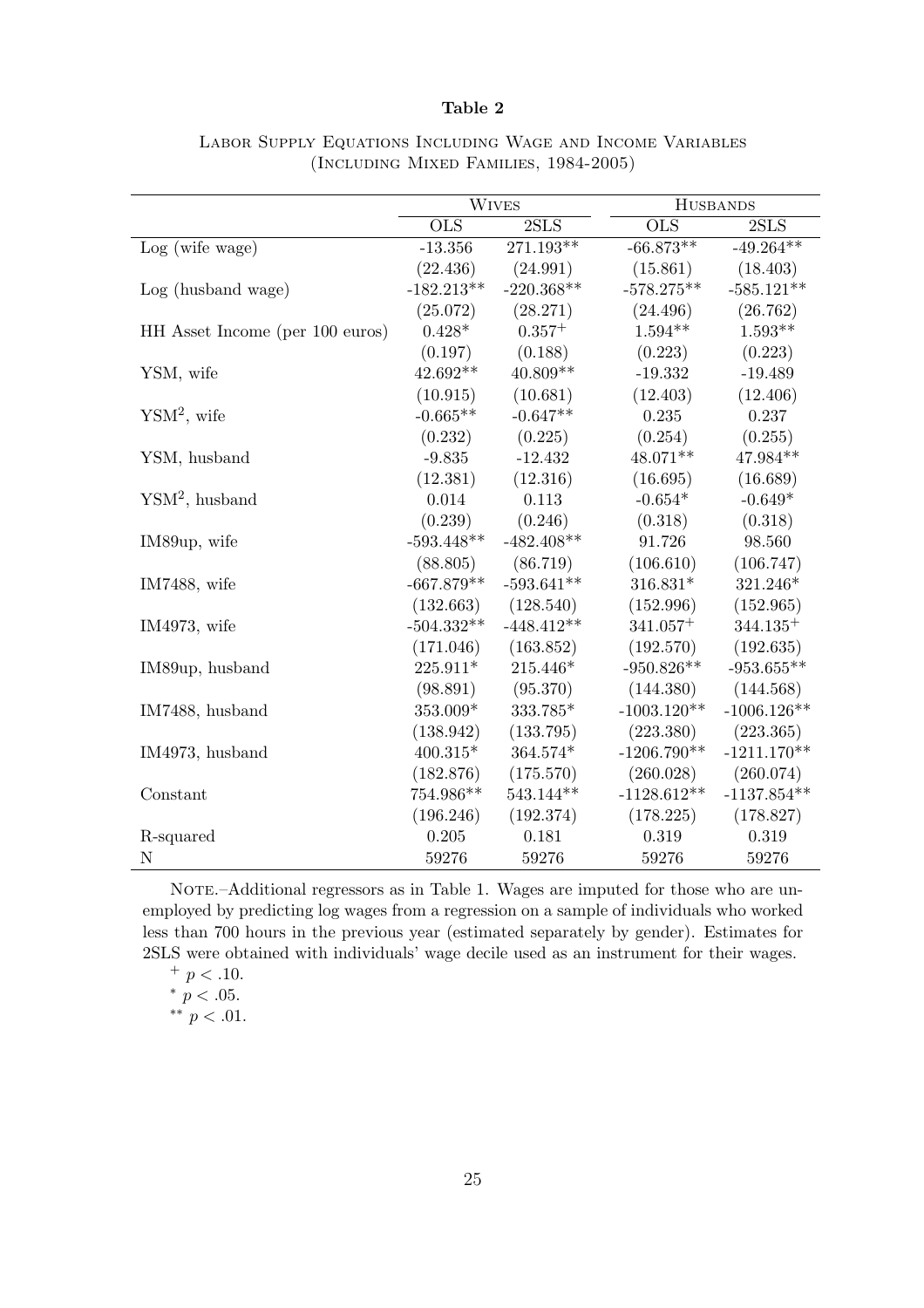|                  | PROB. OF TRAINING |          |              | <b>JOB TENURE</b> |
|------------------|-------------------|----------|--------------|-------------------|
|                  | Wives             | Husbands | Wives        | Husbands          |
| YSM, husband     | $-0.716$          | $-4.206$ | 31.862*      | $30.507*$         |
|                  | (2.912)           | (2.559)  | (12.690)     | (13.313)          |
| $YSM2$ , husband | $-0.003$          | $0.116*$ | $-0.635**$   | $-0.288$          |
|                  | (0.060)           | (0.046)  | (0.229)      | (0.284)           |
| YSM, wife        | 1.839             | $-1.523$ | 16.509       | 4.494             |
|                  | (2.675)           | (2.580)  | (14.180)     | (13.272)          |
| $YSM2$ , wife    | $-0.044$          | 0.026    | $-0.254$     | 0.086             |
|                  | (0.060)           | (0.058)  | (0.323)      | (0.345)           |
| IM89up, husband  | $0.521+$          | 0.196    | $-3.228**$   | $-9.238**$        |
|                  | (0.287)           | (0.215)  | (1.066)      | (1.150)           |
| IM7488, husband  | 0.188             | 0.418    | $-2.693^{+}$ | $-7.901**$        |
|                  | (0.352)           | (0.346)  | (1.534)      | (1.873)           |
| IM4973, husband  | 0.280             | 0.298    | $-4.153*$    | $-9.693**$        |
|                  | (0.437)           | (0.428)  | (2.020)      | (2.133)           |
| IM89up, wife     | $-0.008$          | 0.209    | $-5.428**$   | $-1.873+$         |
|                  | (0.225)           | (0.196)  | (1.009)      | (1.075)           |
| IM7488, wife     | $-0.046$          | $-0.040$ | $-4.101**$   | $-1.710$          |
|                  | (0.281)           | (0.281)  | (1.454)      | (1.510)           |
| IM4973, wife     | $-0.193$          | 0.048    | $-1.700$     | $-2.111$          |
|                  | (0.363)           | (0.364)  | (1.733)      | (1.815)           |
| Constant         | $-0.966+$         | $-0.194$ | 2.516        | $-2.392$          |

## Investment in Training and Job Stability (Including Mixed Families, 1984-2005)

NOTE.–YSM and YSM<sup>2</sup> are multiplied by 100. Additional regressors as in previous tables.

 $+ p < .10.$ <sup>∗</sup> p < .05. ∗∗ p < .01.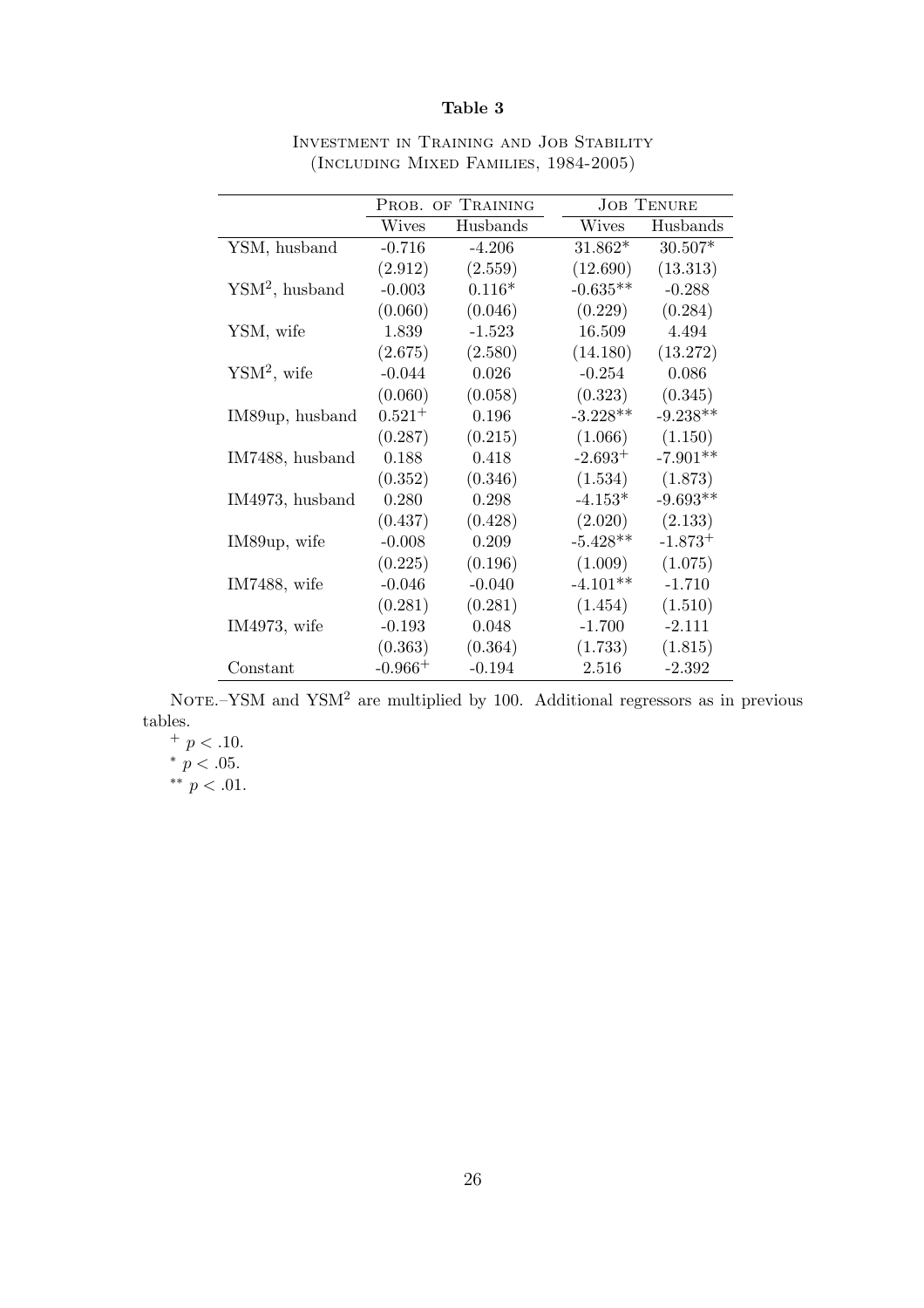|                  | <b>ANNUAL HOURS</b> |               |              | LOG WAGES   |
|------------------|---------------------|---------------|--------------|-------------|
|                  | <b>Wives</b>        | Husbands      | <b>Wives</b> | Husbands    |
| YSM, wife        | 78.224**            | $-27.898$     | $3.663*$     |             |
|                  | (22.272)            | (31.170)      | (1.537)      |             |
| $YSM2$ , wife    | $-1.433**$          | 0.630         | $-0.088*$    |             |
|                  | (0.543)             | (0.816)       | (0.041)      |             |
| YSM, husband     | $-32.932$           | $63.037*$     |              | $1.689^{+}$ |
|                  | (22.468)            | (31.330)      |              | (0.986)     |
| $YSM2$ , husband | 0.253               | $-1.444+$     |              | $-0.027$    |
|                  | (0.533)             | (0.786)       |              | (0.025)     |
| IM89up, wife     | 83.860              | $-862.837*$   | $-0.497**$   |             |
|                  | (324.859)           | (362.041)     | (0.115)      |             |
| IM7488, wife     | $-197.195$          | $-680.403*$   | $-0.390*$    |             |
|                  | (254.559)           | (277.371)     | (0.153)      |             |
| IM4973, wife     | $-31.607$           | $-680.956*$   | $-0.243$     |             |
|                  | (222.394)           | (266.251)     | (0.165)      |             |
| IM89up, husband  | $-371.025$          | 188.503       |              | $-0.508**$  |
|                  | (295.898)           | (326.642)     |              | (0.071)     |
| IM7488, husband  | $-34.210$           | 124.385       |              | $-0.507**$  |
|                  | (201.676)           | (203.432)     |              | (0.097)     |
| IM4973, husband  |                     |               |              | $-0.450**$  |
|                  |                     |               |              | (0.111)     |
| Constant         | $781.051**$         | $-2025.485**$ | $0.380*$     | $0.445**$   |
|                  | (220.163)           | (212.516)     | (0.180)      | (0.136)     |
| R-squared        | 0.195               | 0.225         | 0.128        | 0.194       |
| N                | 48701               | 48701         | 29636        | 43134       |

Labor Supply and Wage Assimilation of Immigrants (Excluding Mixed Families, 1984-2005)

NOTE.–YSM and YSM<sup>2</sup> are multiplied by 100 for log wage equations. Additional regressors as in previous tables. Immigrants were married at the time of migration. Immigrants with native spouses were removed from the sample.

 $+ p < .10.$ <sup>∗</sup> p < .05. ∗∗ p < .01.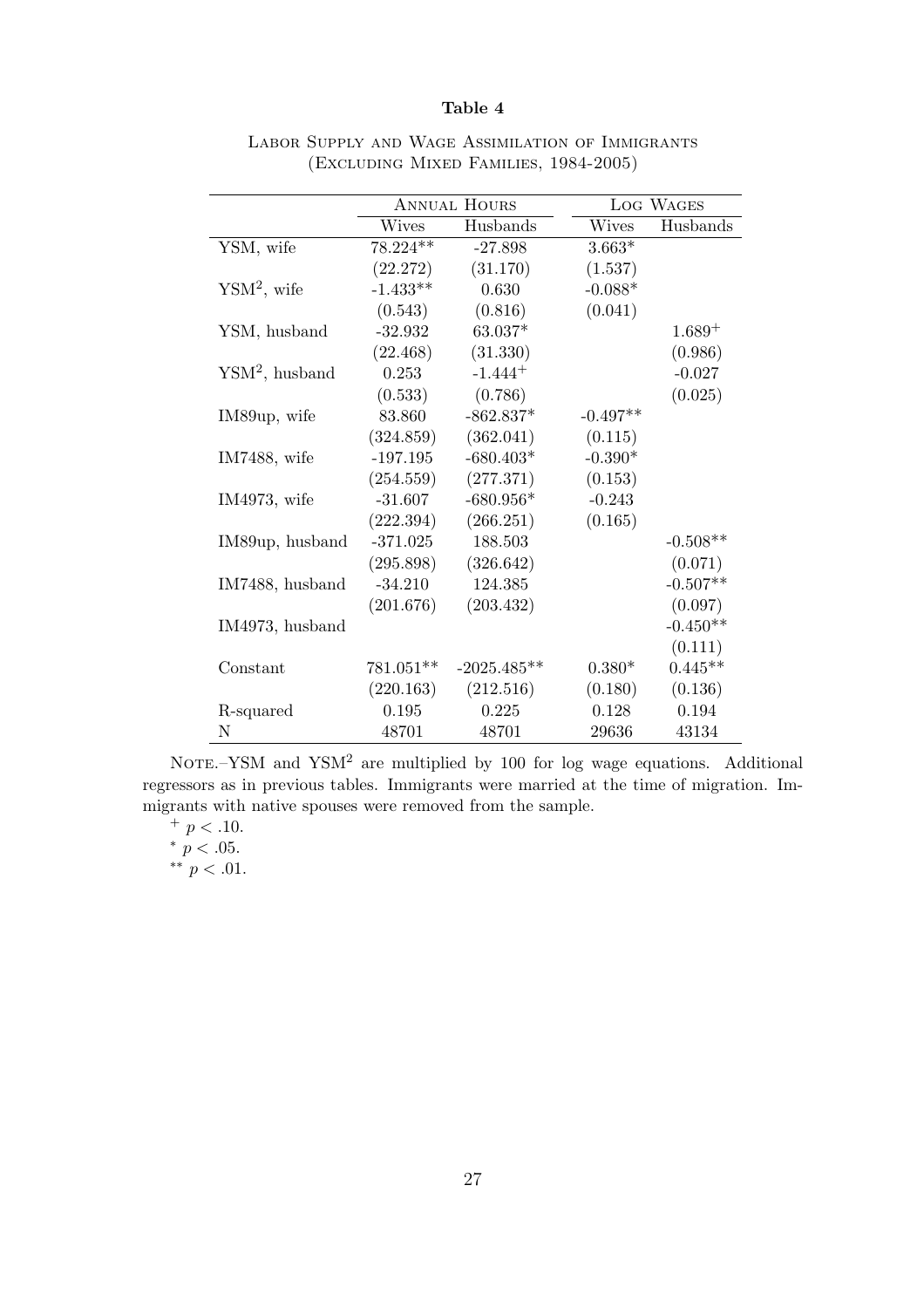|                  | <b>ANNUAL HOURS</b> |               |              | LOG WAGES |
|------------------|---------------------|---------------|--------------|-----------|
|                  | Wives               | Husbands      | <b>Wives</b> | Husbands  |
| YSM, wife        | $113.685**$         | $-39.912$     | $6.762*$     |           |
|                  | (26.642)            | (28.205)      | (2.876)      |           |
| $YSM2$ , wife    | $-2.890**$          | 0.386         | $-0.162*$    |           |
|                  | (0.741)             | (0.854)       | (0.070)      |           |
| YSM, husband     | $-77.687*$          | 51.461        |              | 0.363     |
|                  | (39.327)            | (57.431)      |              | (1.656)   |
| $YSM2$ , husband | $1.694*$            | $-1.076$      |              | 0.003     |
|                  | (0.809)             | (1.230)       |              | (0.041)   |
| IM89up, wife     | $-311.956$          | $-595.211$    | $-0.713**$   |           |
|                  | (307.732)           | (494.540)     | (0.266)      |           |
| IM7488, wife     | $-514.824$          | $-830.210$    | $-0.469$     |           |
|                  | (427.884)           | (583.186)     | (0.291)      |           |
| IM4973, wife     | $-354.287$          | $-697.844$    | $-0.489$     |           |
|                  | (504.270)           | (640.296)     | (0.313)      |           |
| IM7488, husband  | 6.981               | $-169.953$    |              | $-0.351*$ |
|                  | (358.694)           | (381.816)     |              | (0.178)   |
| IM4973, husband  | 381.818             | 461.304       |              | $-0.164$  |
|                  | (459.646)           | (447.655)     |              | (0.181)   |
| IM89up, husband  |                     |               |              | $-0.319+$ |
|                  |                     |               |              | (0.184)   |
| Constant         | $836.036**$         | $-2115.471**$ | $0.366^{+}$  | $0.383**$ |
|                  | (235.503)           | (231.020)     | (0.194)      | (0.148)   |
| R-squared        | 0.199               | 0.223         | 0.129        | 0.190     |
| N                | 44080               | 44080         | 26837        | 39347     |

Sequential Migrants: Labor Supply and Wage Assimilation of Immigrants (EXCLUDING MIXED FAMILIES,  $1984-2005)^a$ 

NOTE.–See Note to Table 4.

<sup>a</sup> Baker and Benjamin (1997) specification.

 $+ p < .10.$ <sup>∗</sup> p < .05.

∗∗ p < .01.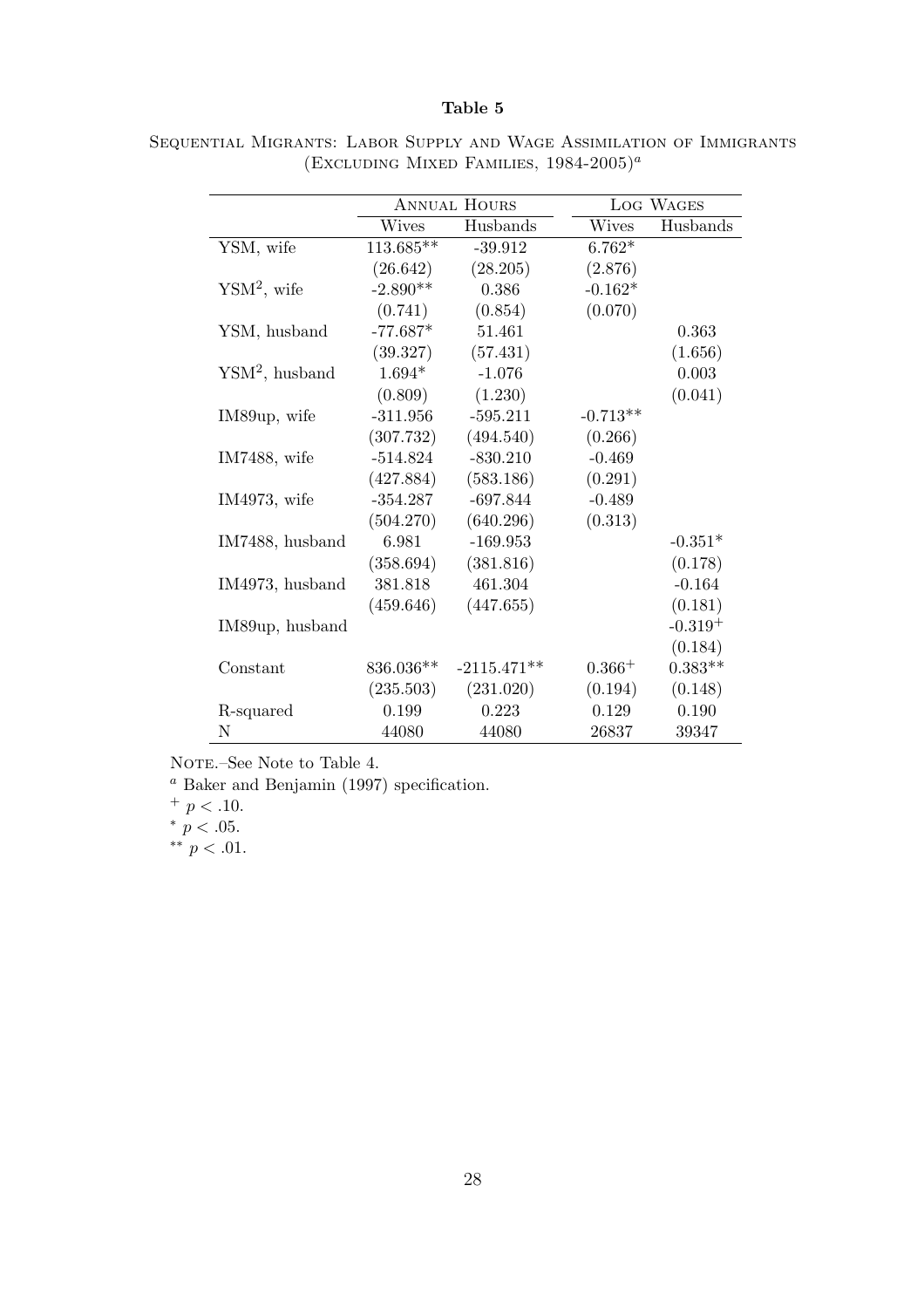#### Table 6a

|                  | <b>SIMULTANEOUS</b> |               |              | <b>SEQUENTIAL</b> |
|------------------|---------------------|---------------|--------------|-------------------|
|                  | Wives               | Husbands      | Wives        | Husbands          |
| YSM, wife        | $63.784**$          |               | $83.541**$   |                   |
|                  | (20.771)            |               | (24.672)     |                   |
| $YSM2$ , wife    | $-1.885**$          |               | $-2.031**$   |                   |
|                  | (0.560)             |               | (0.600)      |                   |
| YSM, husband     |                     | $49.495*$     |              | 26.279            |
|                  |                     | (22.093)      |              | (56.094)          |
| $YSM2$ , husband |                     | $-1.318*$     |              | $-0.854$          |
|                  |                     | (0.624)       |              | (1.163)           |
| IM89up, wife     | $-362.790*$         |               | $-695.448**$ |                   |
|                  | (147.926)           |               | (208.618)    |                   |
| IM7488, wife     | $-341.987$          |               | $-800.799**$ |                   |
|                  | (224.521)           |               | (269.003)    |                   |
| $IM4973$ , wife  | $-77.547$           |               | $-610.744+$  |                   |
|                  | (280.400)           |               | (354.795)    |                   |
| IM89up, husband  |                     | $-809.180**$  |              | $-592.547$        |
|                  |                     | (158.763)     |              | (494.583)         |
| IM7488, husband  |                     | $-515.058*$   |              | $-895.893$        |
|                  |                     | (213.499)     |              | (668.476)         |
| IM4973, husband  |                     | $-876.256**$  |              | $-377.271$        |
|                  |                     | (296.462)     |              | (672.735)         |
| Constant         | $752.833**$         | $-2084.603**$ | $864.409**$  | $-2086.525**$     |
|                  | (227.706)           | (218.220)     | (234.894)    | (236.157)         |
| R-squared        | 0.199               | 0.222         | 0.199        | 0.223             |
| $\mathbf N$      | 44894               | 44894         | 44080        | 44080             |

## SIMULTANEOUS V SEQUENTIAL MIGRATION: Labor Supply Assimilation of Immigrants (EXCLUDING MIXED FAMILIES,  $1984-2005$ )<sup>a</sup>

NOTE.–See Note to Table 4.

 $\!a}$  Own assimilation variables only.

 $+$  p  $< .10$ .  $∗ p < .05.$  $*$  ≠  $p$  < .01.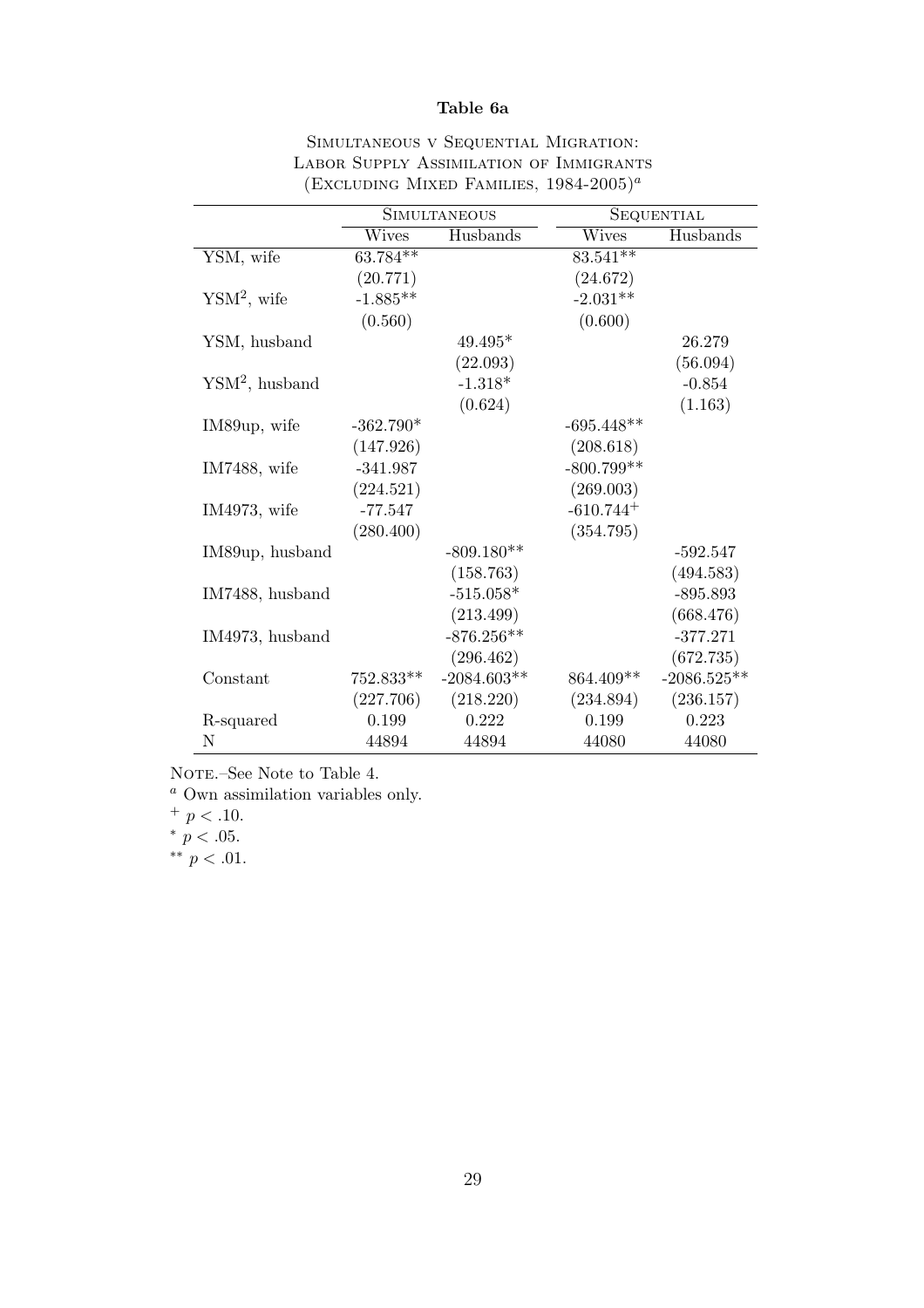#### Table 6b

|                  | <b>SIMULTANEOUS</b> |            |            | SEQUENTIAL |  |
|------------------|---------------------|------------|------------|------------|--|
|                  | <b>Wives</b>        | Husbands   | Wives      | Husbands   |  |
| YSM, wife        | 0.603               |            | $6.762*$   |            |  |
|                  | (2.040)             |            | (2.876)    |            |  |
| $YSM2$ , wife    | $-0.002$            |            | $-0.162*$  |            |  |
|                  | (0.054)             |            | (0.070)    |            |  |
| YSM, husband     |                     | 0.511      |            | 0.363      |  |
|                  |                     | (1.599)    |            | (1.656)    |  |
| $YSM2$ , husband |                     | 0.007      |            | 0.003      |  |
|                  |                     | (0.045)    |            | (0.041)    |  |
| IM89up, wife     | $-0.293*$           |            | $-0.713**$ |            |  |
|                  | (0.145)             |            | (0.266)    |            |  |
| IM7488, wife     | $-0.244$            |            | $-0.469$   |            |  |
|                  | (0.198)             |            | (0.291)    |            |  |
| $IM4973$ , wife  | $-0.064$            |            | $-0.489$   |            |  |
|                  | (0.215)             |            | (0.313)    |            |  |
| IM89up, husband  |                     | $-0.466**$ |            | $-0.319+$  |  |
|                  |                     | (0.108)    |            | (0.184)    |  |
| IM7488, husband  |                     | $-0.431**$ |            | $-0.351*$  |  |
|                  |                     | (0.134)    |            | (0.178)    |  |
| IM4973, husband  |                     | $-0.423**$ |            | $-0.164$   |  |
|                  |                     | (0.154)    |            | (0.181)    |  |
| Constant         | $0.352^{+}$         | $0.445**$  | $0.366 +$  | $0.383**$  |  |
|                  | (0.186)             | (0.141)    | (0.194)    | (0.148)    |  |
| R-squared        | 0.130               | 0.191      | 0.129      | 0.190      |  |
| N                | 27782               | 40113      | 26837      | 39347      |  |

Simultaneous v Sequential Migration: Wage Assimilation of Immigrants  $(EXCLUDING$  MIXED FAMILIES)<sup>*a*</sup>

NOTE.–See Note to Table 4.

 $\,^a$  Own assimilation variables only.

 $+ p < .10.$  $∗ p$  < .05.

 $*$  ∗∗  $p$  < .01.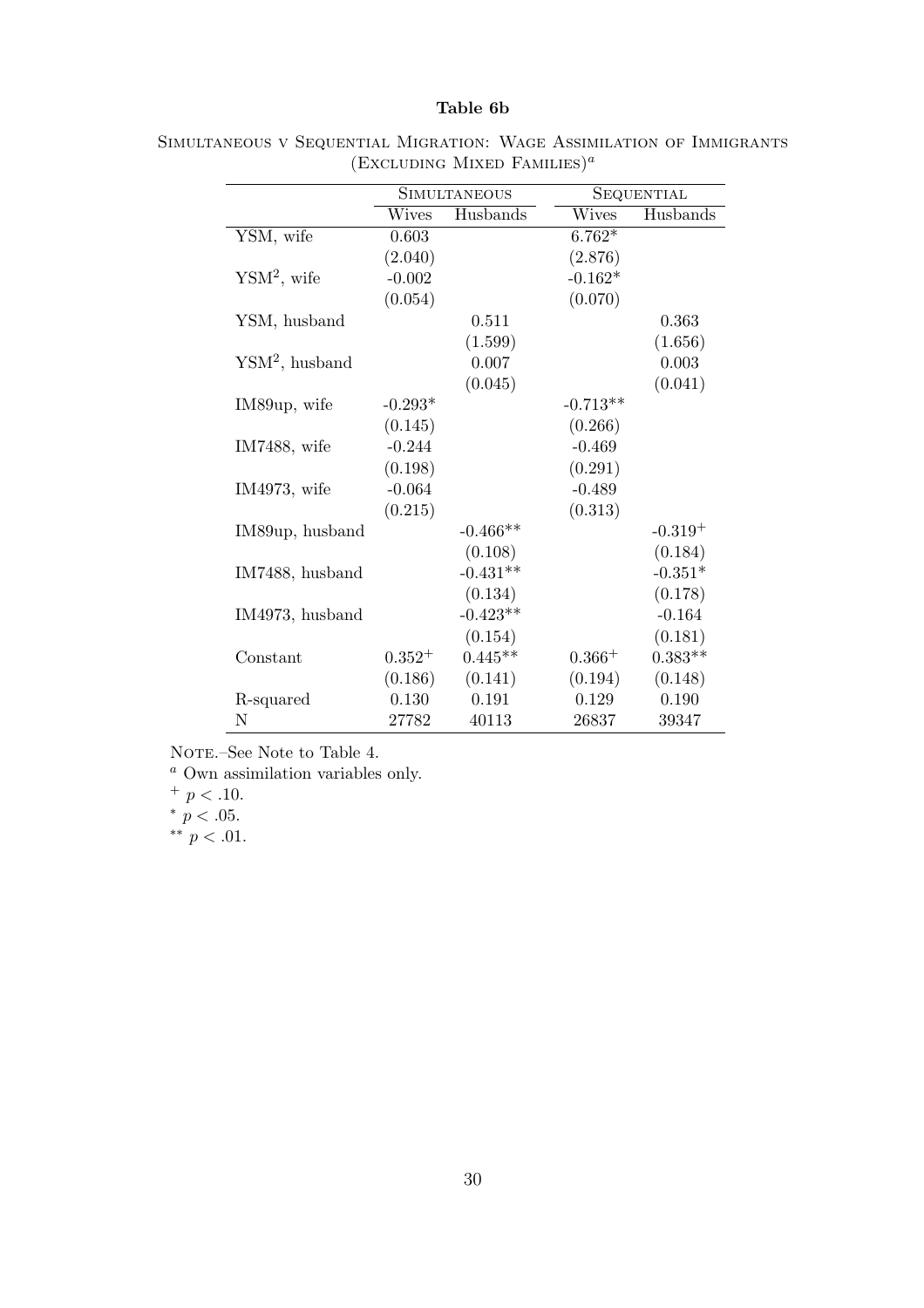|                             | <b>WIVES PRESENT</b> |           | WIVES PRESENT & WORKING |           |
|-----------------------------|----------------------|-----------|-------------------------|-----------|
|                             | <b>Annual Hours</b>  | Log Wages | <b>Annual Hours</b>     | Log Wages |
| YSM, husband                | 74.127               | 1.885     | 61.011                  | 1.072     |
|                             | (84.622)             | (2.105)   | (62.765)                | (1.734)   |
| $YSM2$ , husband            | $-1.867$             | $-0.053$  | $-1.487$                | $-0.012$  |
|                             | (1.890)              | $-0.401$  | (1.365)                 | (0.042)   |
| YSM, wife                   | $-46.235$            |           | $-38.366$               |           |
|                             | (29.415)             |           | (27.244)                |           |
| $YSM2$ , wife               | 0.563                |           | 0.371                   |           |
|                             | (0.881)              |           | (0.813)                 |           |
| IM7488, husband             | $-117.460$           | $-0.425*$ | $-121.176$              | $-0.412*$ |
|                             | (398.382)            | (0.208)   | (375.410)               | (0.183)   |
| IM4973, husband             | 495.678              | $-0.225$  | 561.117                 | $-0.221$  |
|                             | (436.252)            | (0.206)   | (446.451)               | (0.190)   |
| IM89up, husband             |                      | $-0.401+$ |                         | $-0.368*$ |
|                             |                      | (0.212)   |                         | (0.187)   |
| IM89up, wife                | $-685.701$           |           | $-649.255$              |           |
|                             | (671.267)            |           | (526.085)               |           |
| IM7488, wife                | $-964.774$           |           | $-917.222$              |           |
|                             | (723.888)            |           | (627.968)               |           |
| IM4973, wife                | $-831.898$           |           | $-750.818$              |           |
|                             | (746.403)            |           | (672.956)               |           |
| With wife in Germany        | 184.661              | 0.252     | $-712.935$              | $0.838 +$ |
|                             | (1063.809)           | (0.304)   | (1369.239)              | (0.498)   |
| YSM with wife in Germany    | $-28.552$            | $-0.034$  | 17.419                  | $-0.075$  |
|                             | (100.093)            | (0.030)   | (121.816)               | (0.046)   |
| $YSM2$ with wife in Germany | 0.973                | 0.001     | 0.276                   | 0.001     |
|                             | (2.195)              | (0.001)   | (2.517)                 | (0.001)   |
| Constant                    | $-2124.265**$        | $0.382**$ | $-2117.317**$           | $0.375*$  |
|                             | (230.422)            | (0.148)   | (230.772)               | (0.148)   |
| R-squared                   | 0.223                | 0.190     | 0.224                   | 0.190     |
| $\mathbf N$                 | 44080                | 39347     | 44080                   | 39347     |

## Labor Supply and Wage Assimilation of Immigrant Husbands Considering the Presence of Wives (Excluding Mixed Families, 1984-2005)

NOTE.–See Note to Table 4.

$$
x^* \neq p < .00.
$$

 $+ p < .10.$  $∗ p < .05.$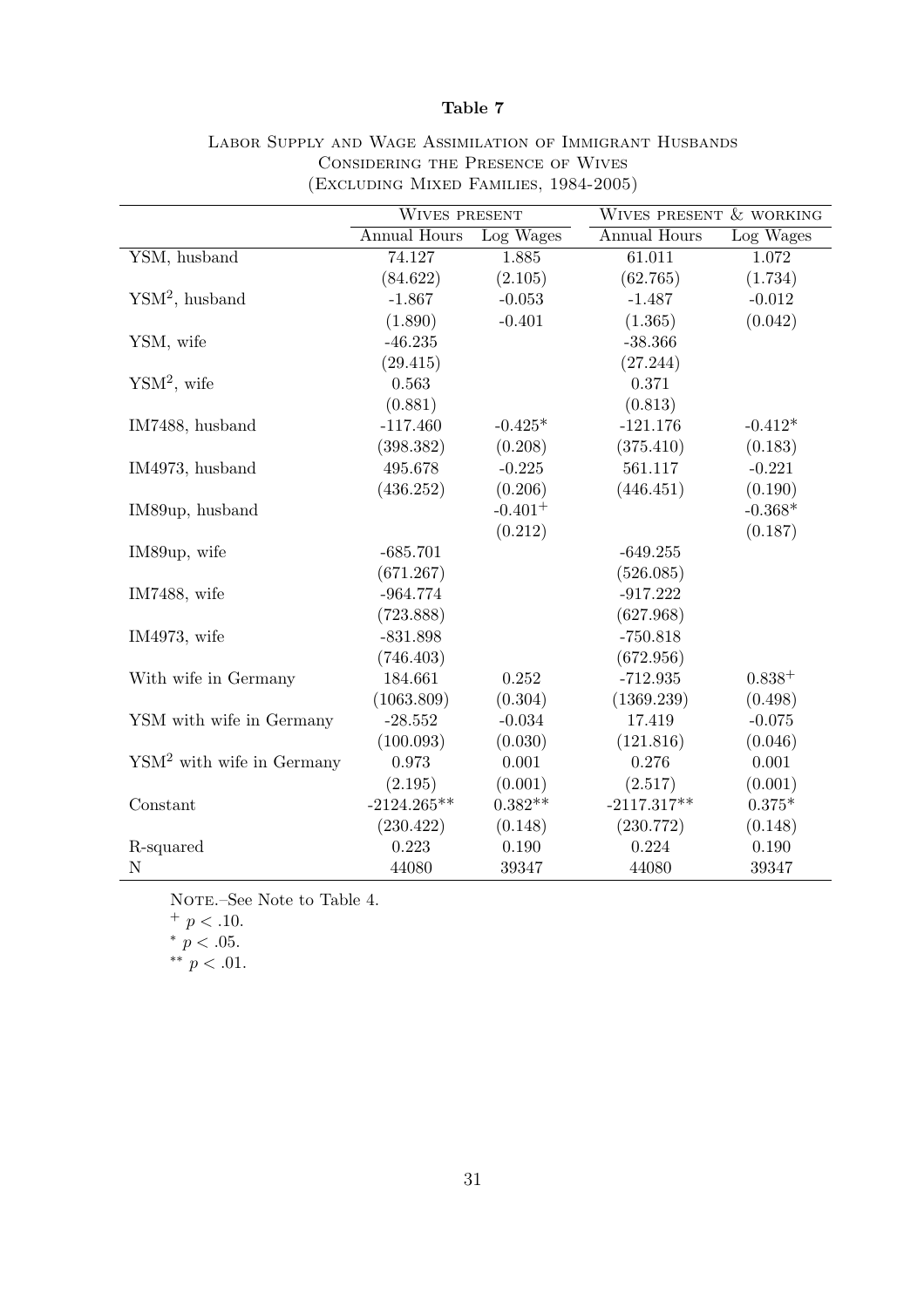#### Figure 1

Hours Profiles for Immigrant Wives Relative to Native Wives



NOTE.–The estimates for Canada were extracted from Baker and Benjamin (1997). The estimates for the US were taken from Blau et al. (2003).

#### Figure 2

Hours Profiles for Immigrant Husbands Relative to Native Husbands



NOTE.–See Note to Figure 1.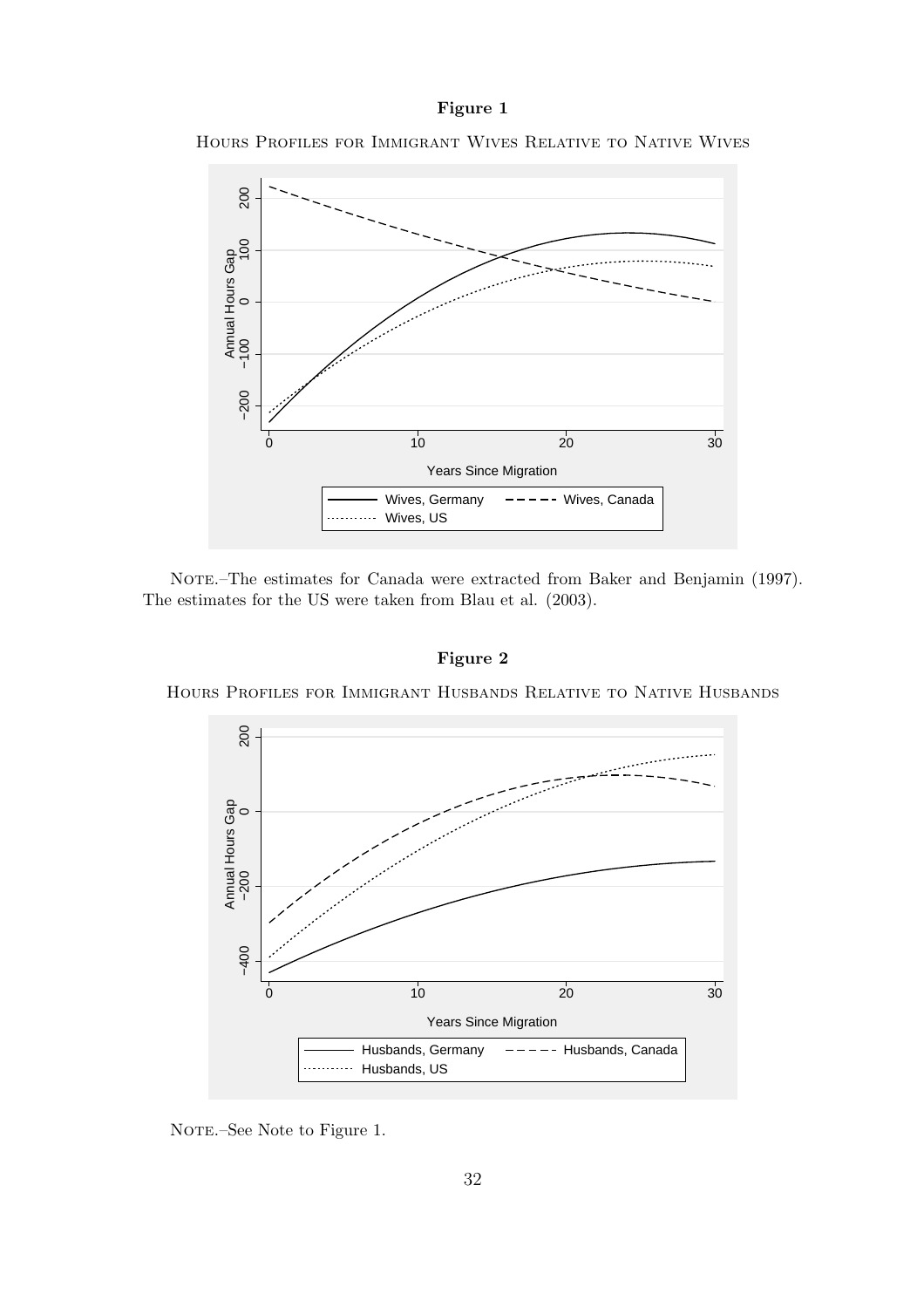## Figure 3

Log Wage Profiles for Immigrant Wives Relative to Native Wives



NOTE.–See Note to Figure 1.



Log Wage Profiles for Immigrant Husbands Relative to Native Husbands



NOTE.–See Note to Figure 1.